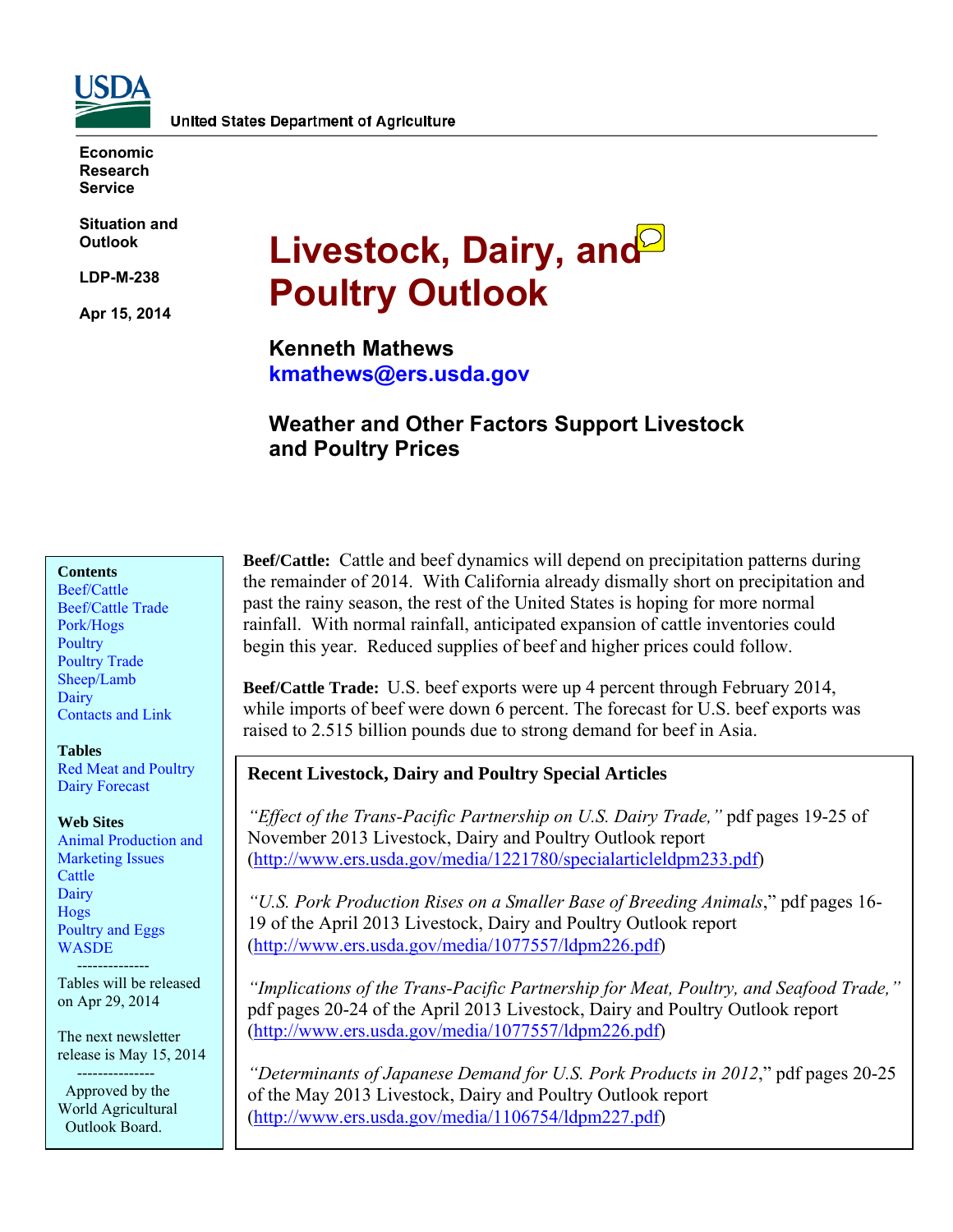**Pork/Hogs**: Pork production is forecast to decline about 2 percent in 2014, largely as a result of Porcine Epidemic Diarrhea. Prices of both hogs and pork will increase as a consequence. Reduced pork production will likely reduce U.S. pork exports and increase pork imports this year.

**Poultry:** The forecast for first-quarter 2014 broiler meat production was lowered slightly to 9.28 billion pounds, just 1.4 percent higher than in first-quarter 2013. At the end of February, cold storage broiler holdings were 646 million pounds, up 2 percent from the previous year. U.S. turkey meat production is estimated at 1.33 billion pounds in first-quarter 2014, 25 million pounds below the previous estimate and 9 percent lower than the previous year. Stocks of whole turkeys, at 142 million pounds, were down 17 percent from the previous year.

**Poultry Trade:** Broiler and egg and egg product shipments in February were up from a year ago, while turkey exports were down. Broiler shipments totaled 598.3 million pounds in February 2014, an increase of 1.7 percent from a year earlier. Egg shipments increased 31.5 percent from a year ago, totaling 28.2 million dozen, while turkey exports totaled 51.7 million pounds in February 2014, a 14.8-percent decrease from the previous February.

**Sheep/Lamb:** Lamb prices remain at record-high levels throughout the first quarter of 2014 but have begun to show signs of weakening in the coming quarters as demand for feeder and slaughter lambs are expected to decline slightly in the spring and summer months. Supply, however, is tight enough to keep prices well above 2013 levels.

**Dairy:** The milk production forecast is raised in April. Given favorable milk-to-feed price ratios, cow numbers are expected to increase later in 2014; however the 2014 forecast number is unchanged from March. Continued robust demand for dairy products, both foreign and domestic, tightens ending stocks on both a fats and skims-solids basis. The result is higher forecast dairy product prices, except for nonfat dry milk (NDM). NDM prices are unchanged from last month as U.S. exports face stronger foreign competition. Correspondingly, Class III, Class IV, and all milk prices are raised from last month.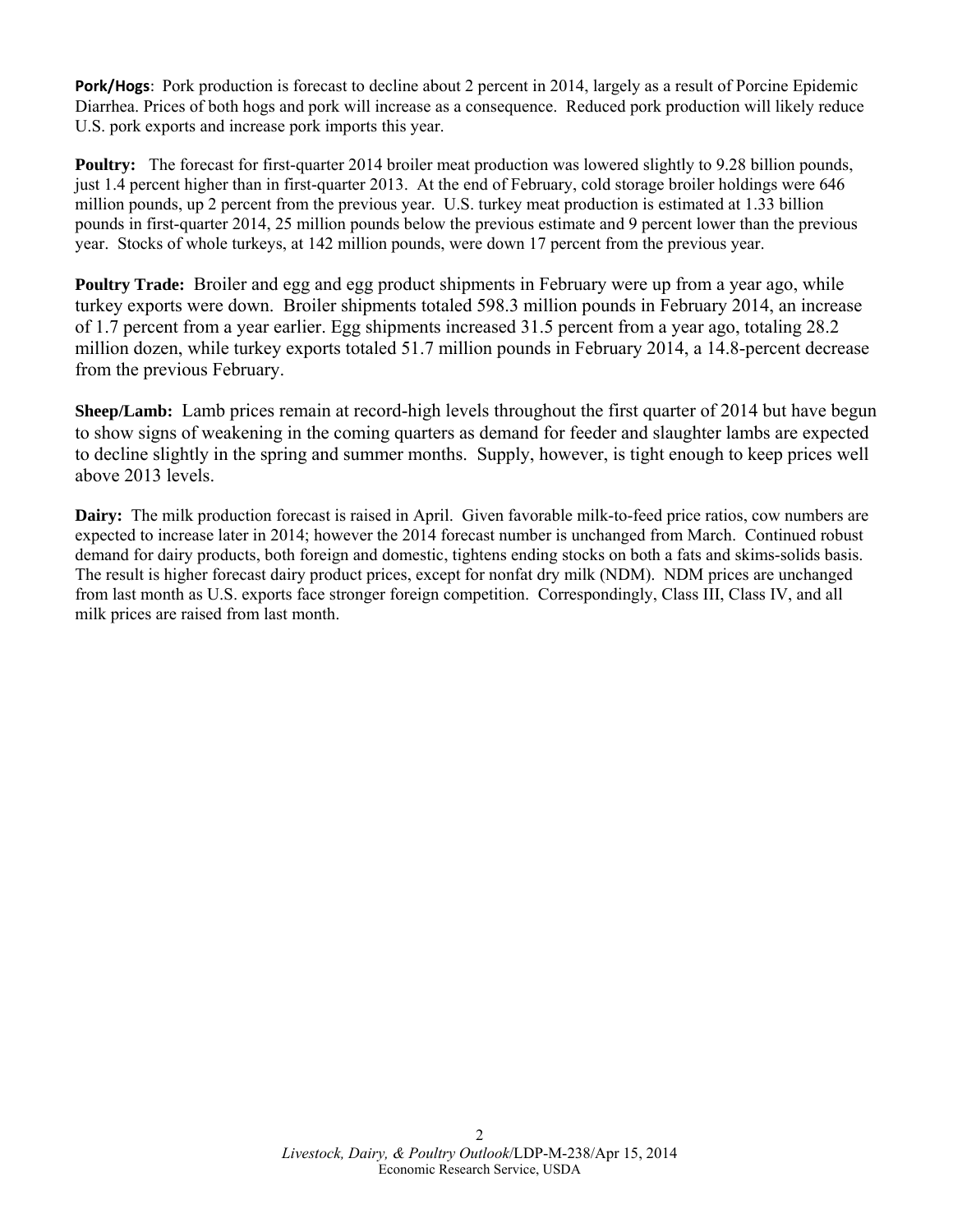## <span id="page-2-0"></span>*Weather Will Drive Cattle Inventory Dynamics*

Drought continues to parch most of the West and Southwest United States and appears to be spreading farther east and north into the Southern and Central Plains. The winter rainy season in California and the Southwest was disappointing at best, portending another drought year. The rainy season for the Plains usually begins about mid-April and continues through mid-June. With roughly half of the national cow herd found in the area east of the Rocky Mountains and west of (and including) the States along the east side of the Mississippi River, there is still hope for normal precipitation in that area. Corn prices have moved roughly \$1 per bushel higher from postharvest lows and were given an additional boost in the intentions to plant fewer acres this year.

Commercial cow slaughter for first-quarter 2014 is on track to be the lowest since 2008 and is indicative of both low cow inventories and intentions to retain or increase cow inventories as soon as pasture conditions permit. If pasture conditions fail to develop normally, the rate of cow slaughter could again increase, which could delay any expansionary intentions. First-quarter commercial steer and heifer slaughter is on track to be the lowest since 1965. First-quarter beef production will likely be the lowest only since 2005 because dressed weights have increased over time and have largely offset general declines in inventories and slaughter since their peak in the mid-1970s.

Weekly prices for 90-percent lean cow carcasses continue to increase as weekly federally inspected cow slaughter declines year over year. Cow-calf producers should continue to see attractive cow prices for the near term because of low cow inventories and continued demand for ground beef products from culled cows. Choices for producers who are not entirely certain they want to deal with another year of drought will be made more difficult by high cow prices. Feeder cattle prices could decline slightly in the near future as demand for pasture cattle subsides with stocking of available pasture. However, anticipation of the smallest calf crops since 1949 will provide significant price support for the limited supplies of feeder cattle later in 2014 and 2015. At the same time, fed cattle and beef prices may have reached their seasonal peaks. Any declines would diminish price support for heavier feeder cattle despite dwindling supplies.

With costs in the \$129 to \$130 range and fed cattle prices gyrating around \$150 per cwt, cattle feeders could be experiencing positive margins exceeding \$200 per head. However, fed cattle prices could decline into the summer if they follow a typical seasonal pattern. This is especially likely with the record December 2013-to-February 2014 placements of cattle weighing over 800 pounds in feedlots of 1,000 head or more since the series began. These cattle could create a bulge in marketready supplies of fed cattle this summer, which could exert downward pressure on fed-cattle prices. With retail Choice and All-fresh beef prices having reached record levels—and despite beef packers having recently again experienced negative margins after a brief period in the black—lower fed cattle prices could lead to wider wholesale-to-retail margins.

Retail beef prices increased by 4 percent from \$5.35 per pound in January 2014 to \$5.58 for Choice beef in February. All-fresh beef prices increased by almost

> *Livestock, Dairy, and Poultry Outlook/LDP-M-238/Apr 15, 2014*  Economic Research Service, USDA

3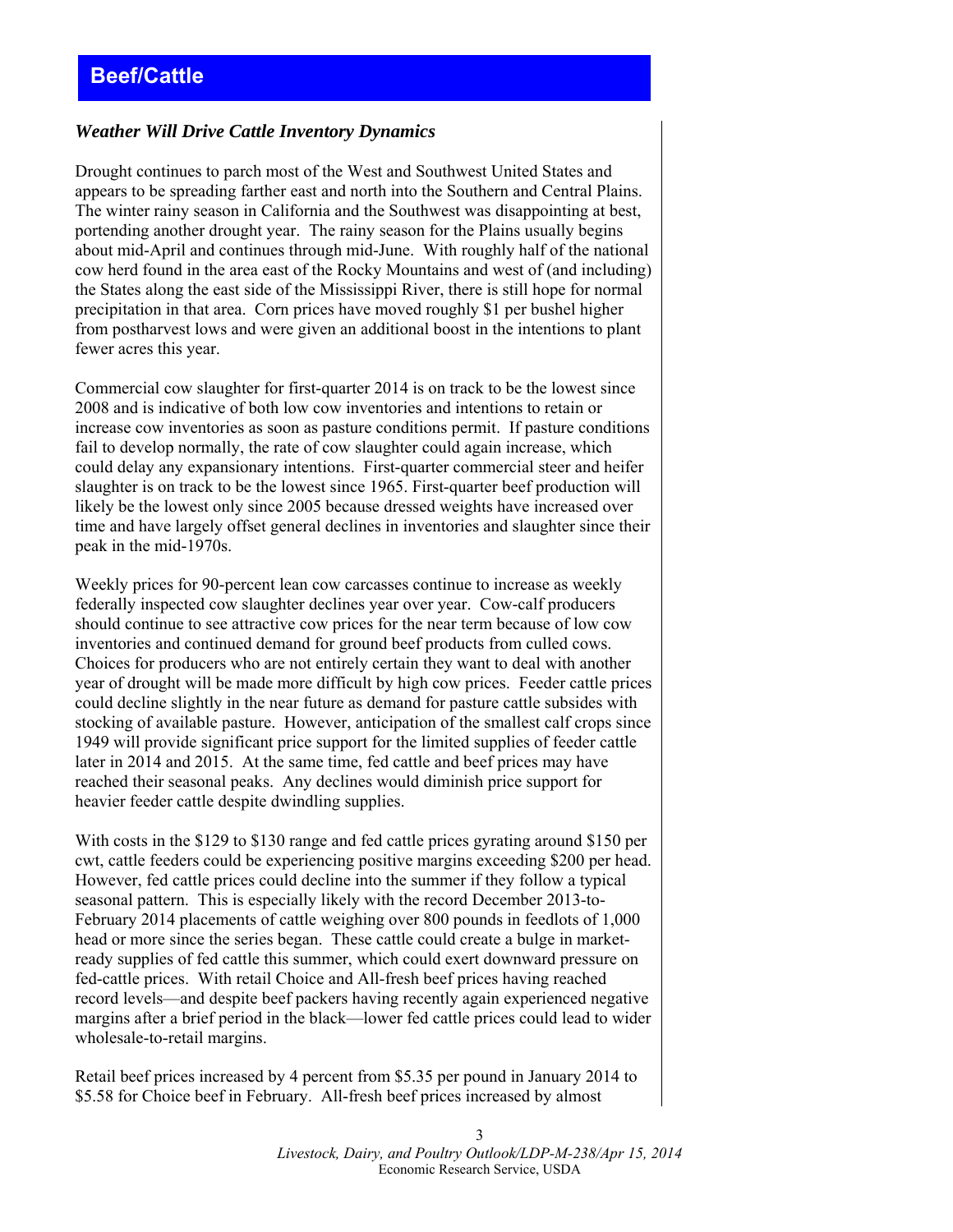5 percent, from \$5.04 to \$5.28 over the same period. However, low supplies of market-ready fed cattle are constraining slaughter at successively lower levels, and it is not inconceivable that consumers could begin to look for alternative protein sources with beef prices at record levels. Pork and poultry prices are also increasing, but remain lower than beef. High prices for all meats and poultry could drive grilling season away from the higher priced beef cuts toward ground beef, pork, and poultry.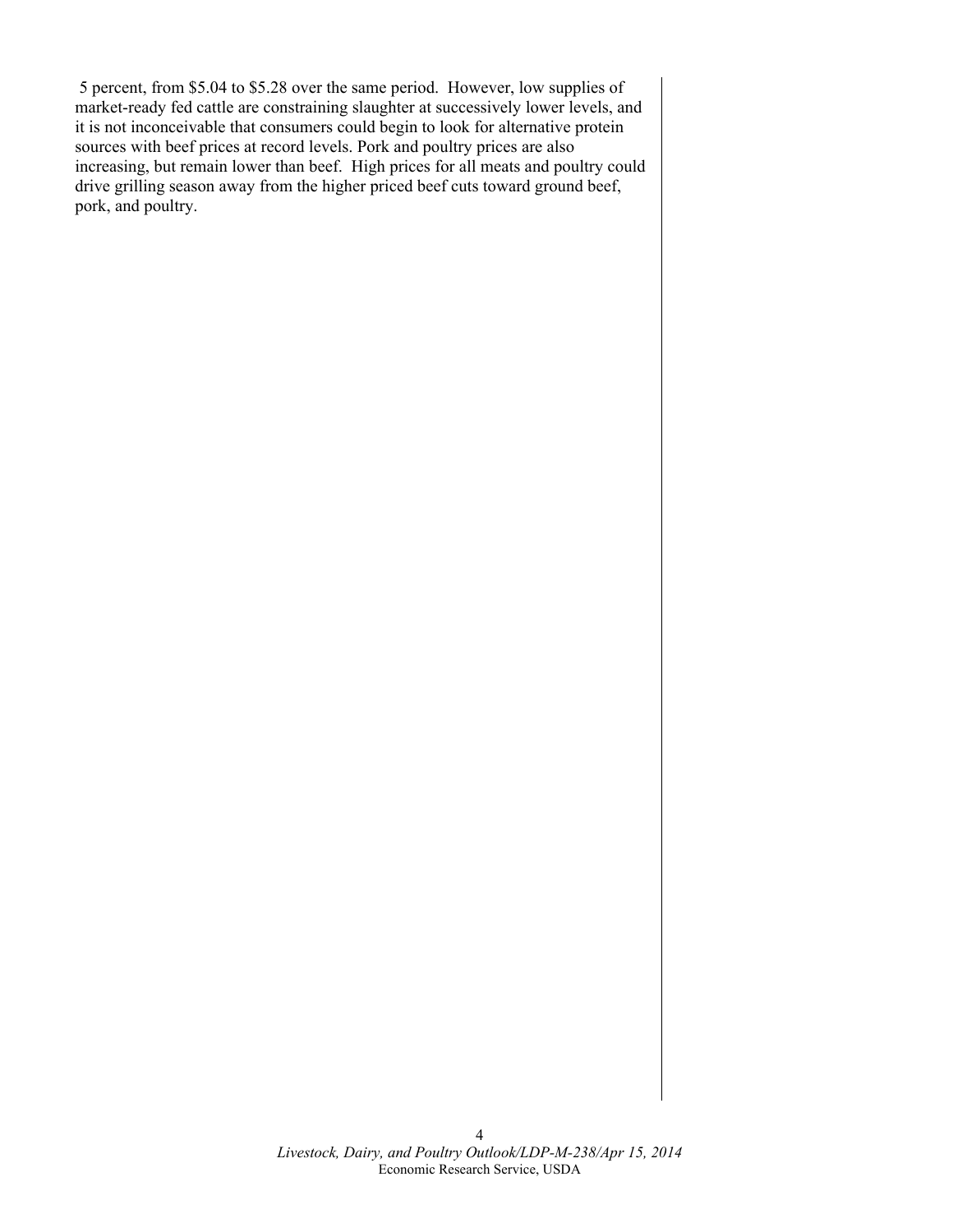#### <span id="page-4-0"></span>*Cattle Import Forecast Raised*

U.S. cattle imports totaled 364,804 head through February 2014, about even with a year earlier. Imports from Canada were up 7 percent, while imports from Mexico have fallen 6 percent. Imports of slaughter cattle from Canada were unchanged from 2013, but feeder cattle imports have increased 12 percent this year. Demand from U.S. buyers has been strong as feeder cattle prices in Canada have lagged strong growth in U.S. prices. AMS weekly data through March 29, 2014, show cattle imports at 19 percent above year-earlier levels. Due to stronger shipments from Canada, the forecast for total 2014 cattle imports was raised by 20,000 to 1.97 million head. The forecast implies a 3-percent decline in cattle imports from 2013 as inventories have fallen in both Canada and Mexico. The January 1, 2014, Canadian cattle inventory indicated a year-over-year decline of 0.7 percent. While the number of beef replacement heifers has increased for the past 4 years, the beef cow herd declined 0.8 percent in 2013.

#### *Beef Exports Strong to Asia*

U.S. beef exports were up 4 percent through February 2014 compared with a year earlier. Strong demand from Japan, Mexico, and Hong Kong more than offset declining shipments to Canada, South Korea, and Taiwan (see table "U.S. Beef Exports" below). Higher prices for U.S. beef may have limited demand from some markets, including Canada, which has also experienced a depreciating exchange rate with the U.S. dollar. The average exchange rate in February 2014 was nearly 10 percent lower than the previous year. Higher prices have not discouraged strong sales of beef products to Japan and Hong Kong. Exports to Mexico have also been strong in 2014. After declining in 2012 due to a drought-induced rise in Mexican beef production, U.S. exports to Mexico rose 15 percent in 2013 and were up 32 percent through February. Demand is likely to remain strong as beef production is not expected to increase significantly this year in Mexico due to diminished cattle inventories. As a result of strong demand from Asia and Mexico, the forecast for 2014 U.S. beef exports was raised to 2.515 billion pounds, an increase of 80 million pounds from the previous month's forecast. This implies nearly a 3-percent decline in 2014 beef exports as lower production will limit trade volumes.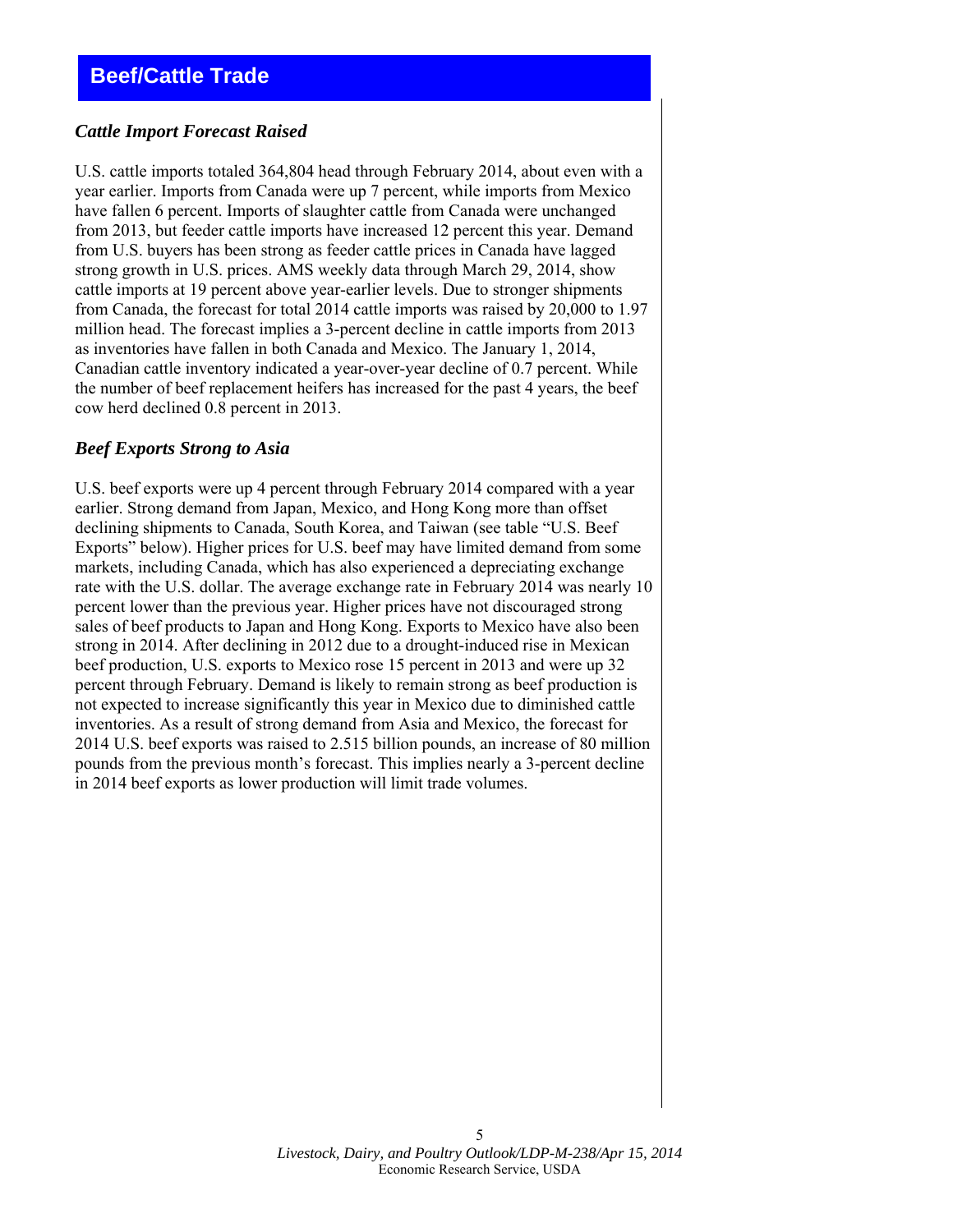#### **U.S. Beef Exports**

|             | Jan - Feb     | Jan - Feb     |         |  |  |
|-------------|---------------|---------------|---------|--|--|
|             | 2013          | 2014          | Percent |  |  |
|             | $(mil.$ lbs.) | $(mil.$ lbs.) | change  |  |  |
| Japan       | 57.6          | 83.5          | 45%     |  |  |
| Mexico      | 53.5          | 70.5          | 32%     |  |  |
| Hong Kong   | 44.9          | 62.8          | 40%     |  |  |
| Canada      | 83.8          | 61.3          | $-27%$  |  |  |
| South Korea | 52.7          | 48.4          | $-8%$   |  |  |
| Taiw an     | 17.7          | 12.5          | $-30%$  |  |  |
| Other       | 58.4          | 45.5          | $-22\%$ |  |  |
| Total       | 368.7         | 384.4         | 4%      |  |  |

Source: http://w w w .ers.usda.gov/data-products/livestock-meatinternational-trade-data.aspx.

#### *Slow Start for U.S. Beef Imports in 2014*

U.S. imports through February 2014 totaled 352.2 million pounds, a decline of 6 percent from a year earlier. Imports have fallen most from Brazil (-38 percent), Uruguay (-35 percent), and New Zealand (-7 percent). Imports from Canada have increased (+7 percent) as a stronger U.S. dollar makes Canadian beef comparatively less expensive. Imports from Oceania declined in the first 2 months of the year as significant herd liquidation during last year's drought will lower beef production this year. The forecast for U.S. beef imports in 2014 was raised 40 million pounds to 2.325 billion pounds, an increase of 3 percent year-over-year. Import demand is expected to strengthen due to a forecast decline in U.S. beef production. Prices of domestic processing beef are well above last year as weekly cow slaughter through March 29, 2014, has fallen 8 percent from a year earlier. Lower cow slaughter will increase demand for imported processing beef. Imports from Mexico are expected to strengthen and, to a lesser extent, imports from Australia and Canada.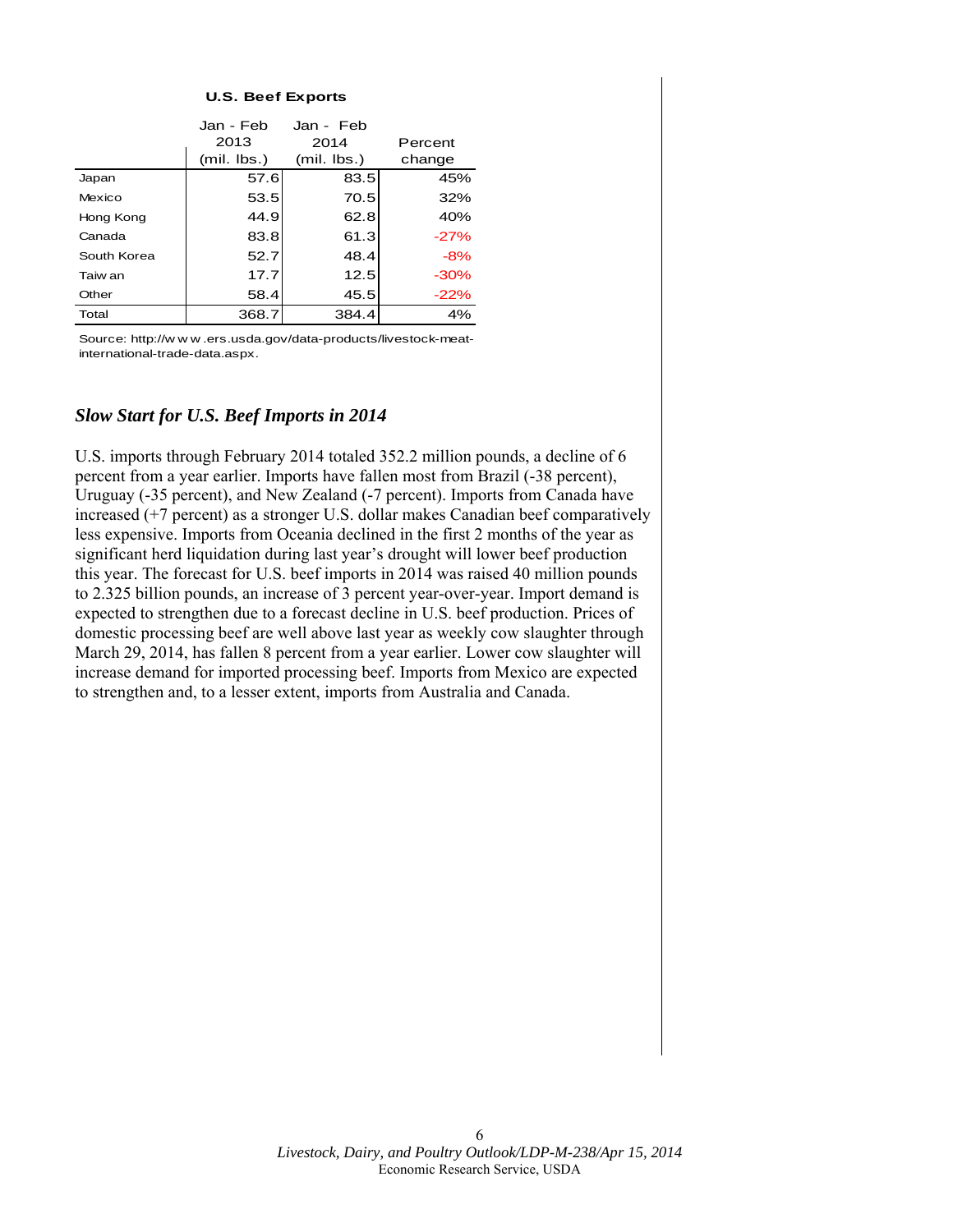## <span id="page-6-0"></span>*Market Hog Inventories Lower*

The March 1 inventory of market hogs at 57.048 million head was 3.7 percent lower than a year ago, continuing a run of year-over-year lower inventories beginning in June 1 2013. This is the lowest March level since 2007.

The December-February pig crop came in at 27.316 million head, which is almost 3 percent lower than a year ago. The decline occurred despite farrowings that were 2.8 percent higher than a year ago. The smaller December-February pig crop is attributable to a significantly lower litter rate, brought about by Porcine Epidemic Diarrhea (PEDv) losses of preweaned piglets (see box below). The litter rate for the December.-February pig crop was 9.53 pigs per litter, 5.5 percent below the December-February pig crop of 2013.

#### **Porcine Epidemic Diarrhea**

Lower March 1 market hog inventories are largely attributable to Porcine Epidemic Diarrhea, (PEDv), a coronavirus particularly lethal to pre-weaned piglets. The first U.S. case was formally diagnosed in May 2013, and according to the American Association of Swine Veterinarians, positive accessions of the disease continued through the fall, and accelerated early in 2014. To date, 30 U.S. States, 4 Canadian Provinces, and several areas in Mexico have confirmed cases of the disease. Currently, there is no known cure for PED. The North American pork industry is fighting the disease through enhanced biosecurity measures, supportive care of affected piglets, and controlled exposure of not‐yet‐afflicted‐animals to the disease. Controlled exposure enables the sow to develop protective immunity, which is then passed to the baby piglet through the colostrum milk.

Production in the second quarter is forecast at 5.4 billion pounds, about 2 percent below 2013. The decline will reflect tighter supplies of market hogs, although carcass weights are expected to average above 2013. Higher dressed weights are being driven by higher hog prices, lower feed costs, and excess barn space created by PEDv deaths. Second-quarter prices of live 51-52 percent lean equivalent hogs are expected to average \$78-\$82 per cwt, about 22 percent above a year ago.

The smaller December-February pig crop will be slaughtered mostly in the third quarter of this calendar year. Lower pig crop numbers will likely pull third-quarter commercial slaughter down. Partly offsetting the decline will be continued gains in slaughter weights. For the quarter, commercial pork production is forecast at 5.5 billion pounds, a year-over-year reduction of almost 2 percent. Third-quarter prices of live equivalent 51-52 percent lean hogs are expected to average \$73-\$79 per cwt, almost 8 percent above the same period last year.

Despite producer intentions to increase farrowings, PEDv will likely impact pigs per litter in the second quarter, resulting in continued declines in the March-May pig crop. As in previous quarters, higher carcass weights will partly offset lower slaughter numbers, but fourth-quarter commercial pork production, at about 6 billion pounds, is expected to be about 3 percent below a year earlier. Prices of 51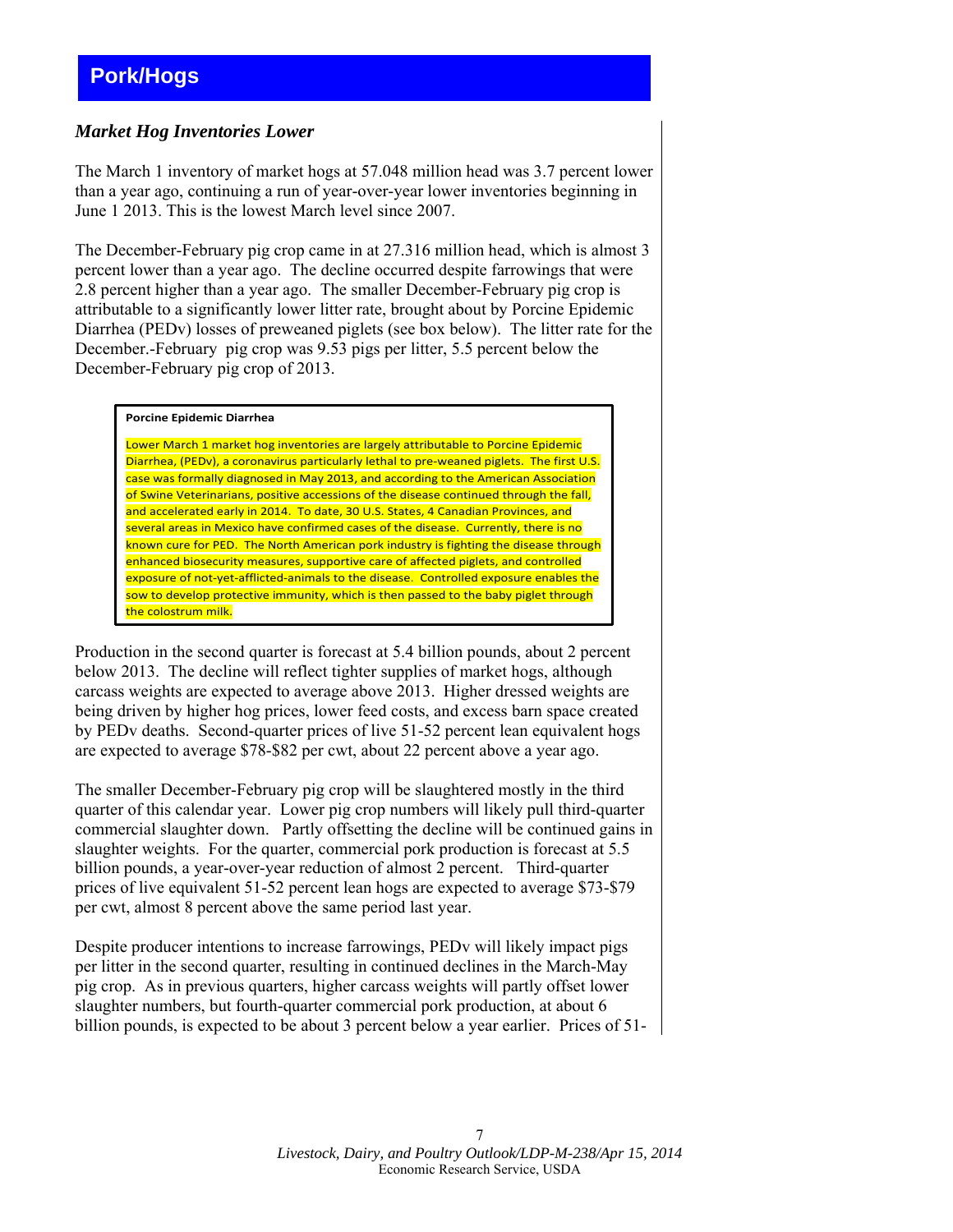52 percent live equivalent hogs are expected to average \$67-\$73, an increase of 12 percent year over year.

Domestic and foreign consumers of U.S. pork will bid against one another for reduced 2014 production. Domestic consumers will likely pay more for retail pork cuts. The retail composite pork price are expected to average in the mid-\$3.90s for the year. High U.S. pork prices will dissuade some foreign consumers from buying as much U.S. pork as they did in 2013. Total 2014 U.S. pork exports are expected to be 4.85 billion pounds, down 2.8 percent year over year. The United States will import more pork to partially offset lower domestic production. Pork imports in 2014 are forecast at 915 million pounds, a year-over-year increase of 4.1 percent.

#### *Exports to Mexico and China Drive February Exports*

U.S. pork exports in February were 420 million pounds, a year-over-year increase of 5.5 percent. For the fourth month in a row, Mexico was the largest buyer of U.S. pork, while exports to Japan were 10 percent lower compared with February 2013. The 10 largest foreign destinations for U.S. exported pork are summarized below:

#### **U.S. pork exports to 10 largest foreign markets in February 2014**

| Country     | 2014          | 2013          | Percent change |  |  |  |  |  |
|-------------|---------------|---------------|----------------|--|--|--|--|--|
|             | (million lbs) | (million lbs) | (2014/2013)    |  |  |  |  |  |
|             |               |               |                |  |  |  |  |  |
| World       | 419,683       | 397,660       | 5.5            |  |  |  |  |  |
|             |               |               |                |  |  |  |  |  |
| Mexico      | 111,452       | 81,924        | 36.0           |  |  |  |  |  |
| Japan       | 95,110        | 105,789       | $-10.1$        |  |  |  |  |  |
| China/H.K   | 69,575        | 49,795        | 39.7           |  |  |  |  |  |
| S. Korea    | 37,256        | 35,290        | 5.6            |  |  |  |  |  |
| Canada      | 35,621        | 45,781        | $-22.2$        |  |  |  |  |  |
| Australia   | 18,382        | 16,927        | 8.6            |  |  |  |  |  |
| Colombia    | 12,892        | 6,640         | 94.1           |  |  |  |  |  |
| Philippines | 7,258         | 8,378         | $-13.4$        |  |  |  |  |  |
| Chile       | 4,686         | 3,571         | 31.3           |  |  |  |  |  |
| Dom. Rep.   | 4,468         | 3,622         | 23.3           |  |  |  |  |  |

Source: http://w w w .ers.usda.gov/dataproducts/livestockmat-international-trade-data.aspx.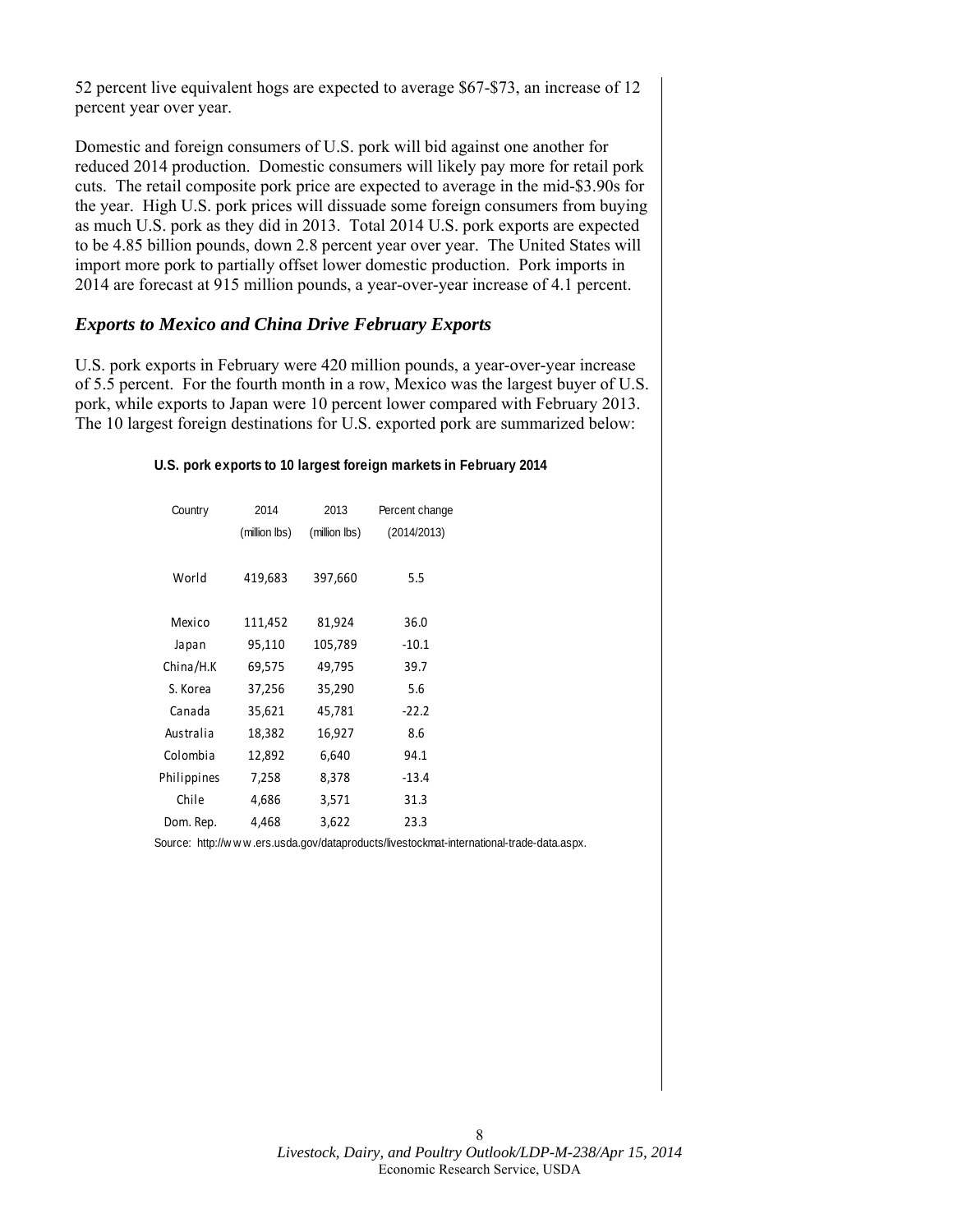## <span id="page-8-0"></span>*First-Quarter Broiler Production Lowered*

The estimate for first-quarter 2014 broiler meat production was lowered by 25 million pounds to 9.28 billion pounds, 1.4 percent higher than in first-quarter 2013. The revision was chiefly due to a smaller than expected number of birds slaughtered in both January and February. Broiler meat production in January was down 2.8 percent to 3.2 billion pounds. However, production in February was 3.0 billion pounds, up 4.5 percent from a year earlier. Broiler meat production was eased by a 1.5-percent increase in average live weights to 6.00 pounds per bird during the first 2 months of 2014. Preliminary estimates point toward a decline in broiler meat production in March, with a lower number of birds slaughtered and only slightly higher average liveweights. This pattern of little-to-no growth in the number of birds being slaughtered is expected to continue on into the second quarter and possibly longer, as the number of egg being placed in incubators for hatching and the chicks placed for growth is almost exactly the same as the previous year. Due to the expectation of little or no growth in the number of birds available for slaughter, the forecasts for broiler meat production in the second and third quarter were reduced by 50 million pounds and 25 million pounds, respectively and the forecast for fourth-quarter 2013 was lowered by 50 million. These reductions lower the forecast for broiler meat production in 2014 to 38.5 billion pounds, 1.8 percent higher than in 2013.

With a relatively small increase in broiler meat production during first-quarter 2014, broiler stock levels have fallen from the end of 2013 but still remain somewhat higher than year-earlier levels. At the end of February, cold storage holdings totaled 646 million pounds, 2 percent above the previous year. The changes in cold storage holdings compared with the previous year are basically divided into two groups: holdings of whole birds, breast meat, wings, and other products have declined from the previous year, while the amount of aggregate leg meat has generally increased. Some of the changes in cold storage holdings have had strong impacts on wholesale prices: two examples are prices for whole birds and boneless skinless breasts, which have been rapidly moving higher as stocks have declined. Cold storage holdings of whole birds have changed rapidly over the last several months. At the end of October 2013, cold storage holdings of whole birds peaked at 27.6 million pounds, 117 percent higher than the previous year, but by the end of February 2014 this situation had radically changed with stocks of whole birds falling to only 13 million pounds, 19 percent lower than a year earlier. With broiler meat production forecasts for 2014 now expected to be lower than originally forecast, the quarterly ending stocks forecasts were also lowered. The forecast for the first quarter was reduced by 15 million pounds to 630 million, but it was a gain of 4 percent from a year earlier. The forecasts for the other quarters in 2014 were also reduced by 15 million pounds per quarter.

Weekly estimates of broiler eggs in incubators and chick placements in the NASS Broiler Hatchery Report continue to point toward a total of broilers produced for slaughter close to that of last year. Over the last 5 weeks (March 8 to April 5), the number of eggs placed in incubators in the 19 reporting States averaged 200 million, fractionally higher than the same period the previous year. During this same period, the number of chicks placed for grow out averaged fractionally lower than in the previous year. This indicated that any increase in broiler meat

> $\overline{Q}$ *Livestock, Dairy, and Poultry Outlook/LDP-M-238/Apr 15, 2014*  Economic Research Service, USDA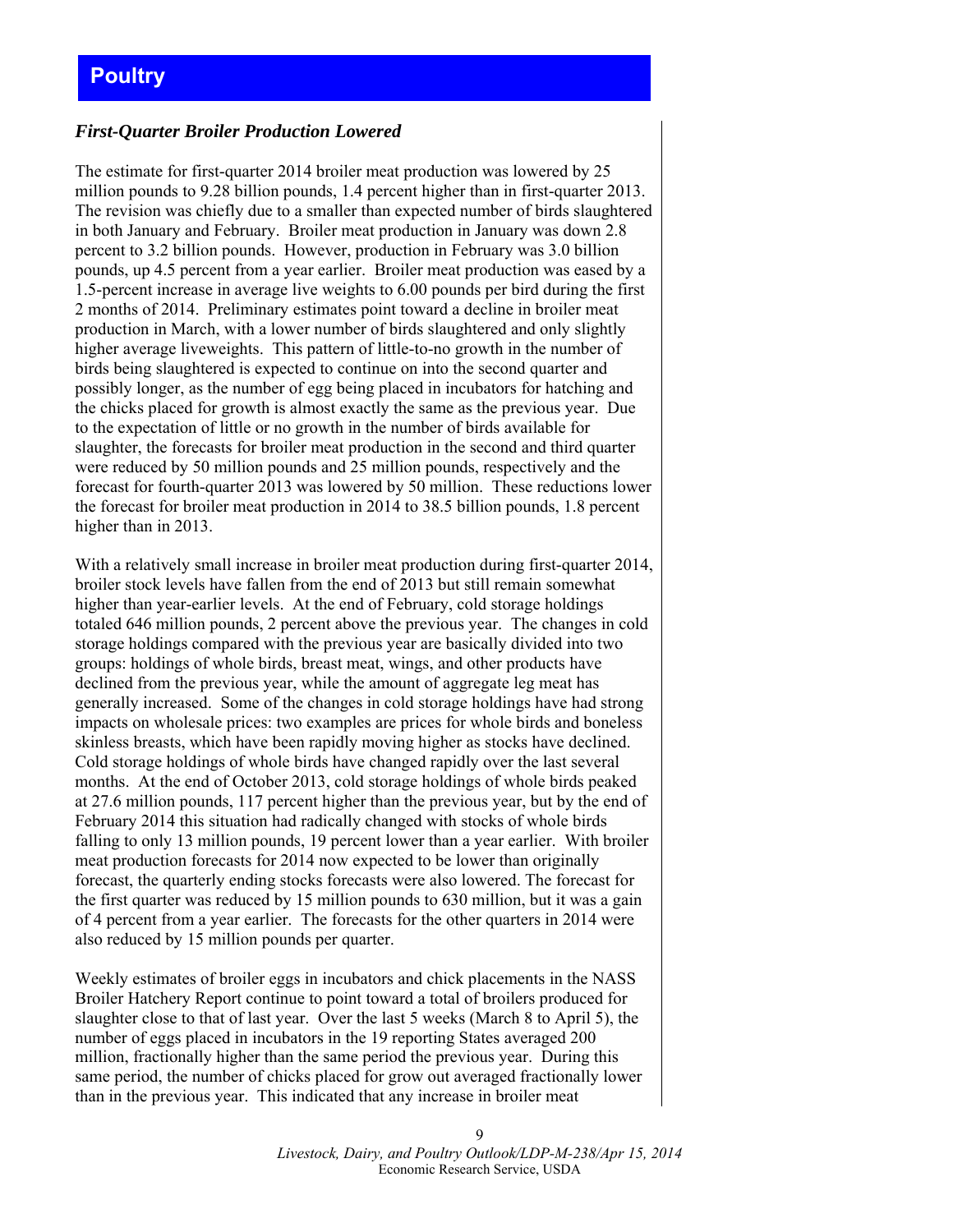production will have to come from higher weights as the number of chicks available for slaughter in the first 2 months of the second quarter will be approximately the same as a year earlier.

In first-quarter 2014, the national wholesale price for whole birds averaged \$0.98 per pound, down 4.9 percent from the previous year. The first-quarter price was lower than in the previous quarter. After peaking in the second quarter prices for whole birds are expected to decline slightly in the second half of the year as production increases, but average above 2013. Wholesale first-quarter prices in the Northeast region were lower for almost all broiler product categories compared with the previous year. The largest declines were for leg meat products and wings. Prices for leg quarters averaged \$0.43 per pound in the first quarter, 16 percent lower than the previous year, while prices for drumsticks at \$0.54 per pounds were down 14 percent. Wing prices in 2014 did not undergo their normal seasonal increase at the end of January and the beginning of February and averaged \$1.31 per pound, down 31 percent from first-quarter 2013. Prices for most broiler products are expected to gradually increase in the second and third quarters as reductions in stock levels compared with the previous year are expected to put upward pressure on prices. Additional factors expected to have an upward impact on broiler prices are some improvement in unemployment rates and real disposable income and very strong prices for both beef and pork products.

## *Turkey Production Forecast in First-Quarter 2014 Reduced*

U.S. turkey meat production in first-quarter 2014 is now estimated at 1.33 billion pounds, 25 million pounds less than the previous estimate and 9 percent lower than the previous year. During the first 2 months of 2014, turkey meat production totaled 875 million pounds, down 11 percent from the same period in 2013. During January and February, the number of turkeys slaughtered fell by 10 percent compared with the same period the previous year, and average live bird weights were 31.1 pounds, 1 percent lower than during January and February of 2013. Although the forecast for first-quarter 2013 was decreased, the forecasts for turkey meat production in the second, third, and fourth quarters all remained the same. The reduction is chiefly based on reductions in turkey poult placements in earlier months and falling export volumes. The revised total for 2014 is now 5.7 billion pounds, a decrease of 2 percent from a year earlier.

At the end of February 2014, turkey products in cold storage totaled 313 million pounds, 21 percent lower than the previous year. On a year-over-year basis, turkey stocks have been lower for the last 5 consecutive months. With relatively large declines in production in both January and February 2014, cold storage holdings for all categories of turkey products were lower. Cold storage holdings of whole birds at the end of February were 17 percent below a year earlier. There continues to be a difference in cold storage holdings for whole hens and toms; cold storage holdings of whole hens totaled 68 million pounds, 23 percent lower than a year earlier, while stock levels for whole toms were 74 million pounds at the end of February, 11 percent below a year earlier. Stocks of whole birds, at 142 million pounds, made up 45 percent of total turkey stocks. Cold storage holdings of legs and mechanically deboned turkey meat had the largest percentage decreases, down 59 and 56 percent, respectively. Total cold storage holdings for turkeys and turkey products are expected to remain below year-earlier levels through the first three quarters of 2014, as lower production precludes any additions to cold storage holdings.

> 10 *Livestock, Dairy, and Poultry Outlook/LDP-M-238/Apr 15, 2014*  Economic Research Service, USDA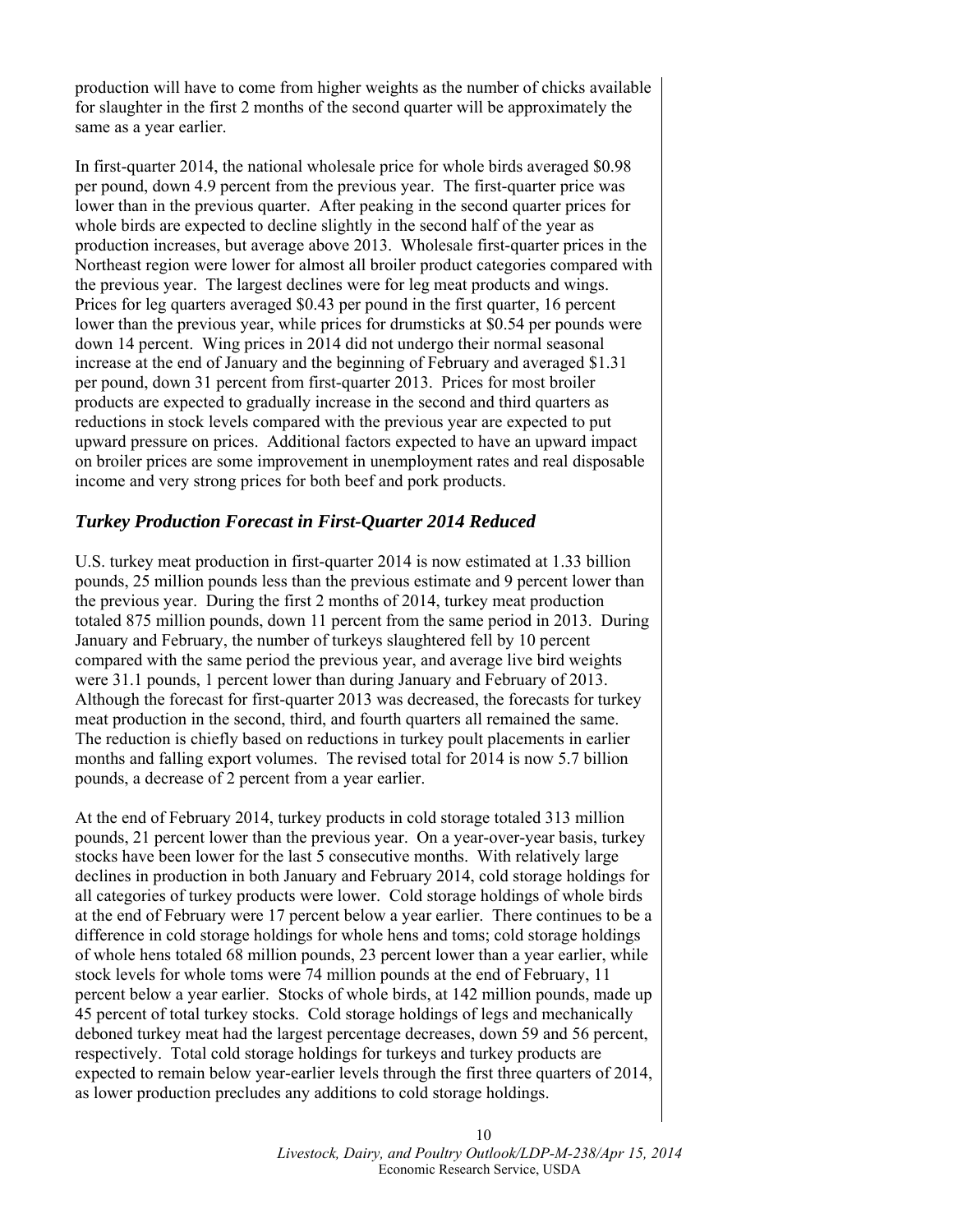During first-quarter 2014, prices for whole hen turkeys averaged \$1.01 per pound, 5 percent higher than in first-quarter 2013. With lower production throughout 2014 and year-over-year decreases in cold storage holdings for most of 2014, there is expected to be upward pressure on the wholesale prices for whole birds and turkey parts. Prices for whole frozen hens are expected to remain above year-earlier levels throughout 2014, as lower cold storage levels pressure prices higher. Over the first 2 months of 2014, prices for almost all turkey products were up considerably from the same period in 2013. Prices for boneless/skinless breast meat averaged \$2.08 per pound, up 29 percent from the same period in 2013. Prices were also much higher for wings, mechanically deboned meat, thighs and drumsticks. The average national price for frozen whole hens in second-quarter 2014 is forecast at \$1.03- \$1.07 per pound, a little over 7 cents higher than a year earlier, with yearly prices forecast at \$1.03-\$1.08 per pound, up significantly from 2013's \$1.00 per pound.

## *Table and Hatching Egg Production Higher in 2014*

In February, the number of hens in the table egg flock was reported at 294 million, 1 percent higher than the previous year. With this increase in hen numbers, table egg production in first-quarter 2014 is forecast at 1.7 billion dozen, slightly over 1 percent higher than a year earlier. With somewhat lower feed costs and strong domestic prices through the first quarter, egg producers should have an incentive to continue to expand production. The current forecast for 2014 is for slightly higher production throughout the year (averaging around 1 percent higher).

Although broiler production in 2014 is only expected to expand by less than 2 percent, this is expected to be enough to cause hatching egg production to continue to expand, but at a slower rate than in 2013. In the first quarter hatching egg production was 265 million dozen, about 2 percent higher than a year earlier. Higher production is forecast throughout the rest of 2014, with total production forecast at 1.09 billion dozen. In February, the number of broiler-type hens in the hatching flock totaled 53 million, up 3 percent from February 2013. On a yearover-year basis, the number of hens in the broiler hatching flock has been higher for the last 15 consecutive months.

#### *Eggs Prices 12 Percent Higher in First-Quarter*

The wholesale price for one dozen large eggs in the New York region averaged \$1.43 in first-quarter 2014, about 13 percent higher than in first-quarter 2013. This comes on top of a 17-percent increase in first-quarter 2013 compared with a year earlier. With the Easter holiday in late April this year, egg prices began to strengthen seasonally in February and are expected to decline seasonally after the holiday. With the seasonal decline, prices in second-quarter 2014 are forecast at \$1.22 - \$1.28 per dozen, down 12 percent from the very strong first quarter prices, but still 14 percent higher per dozen than the previous year.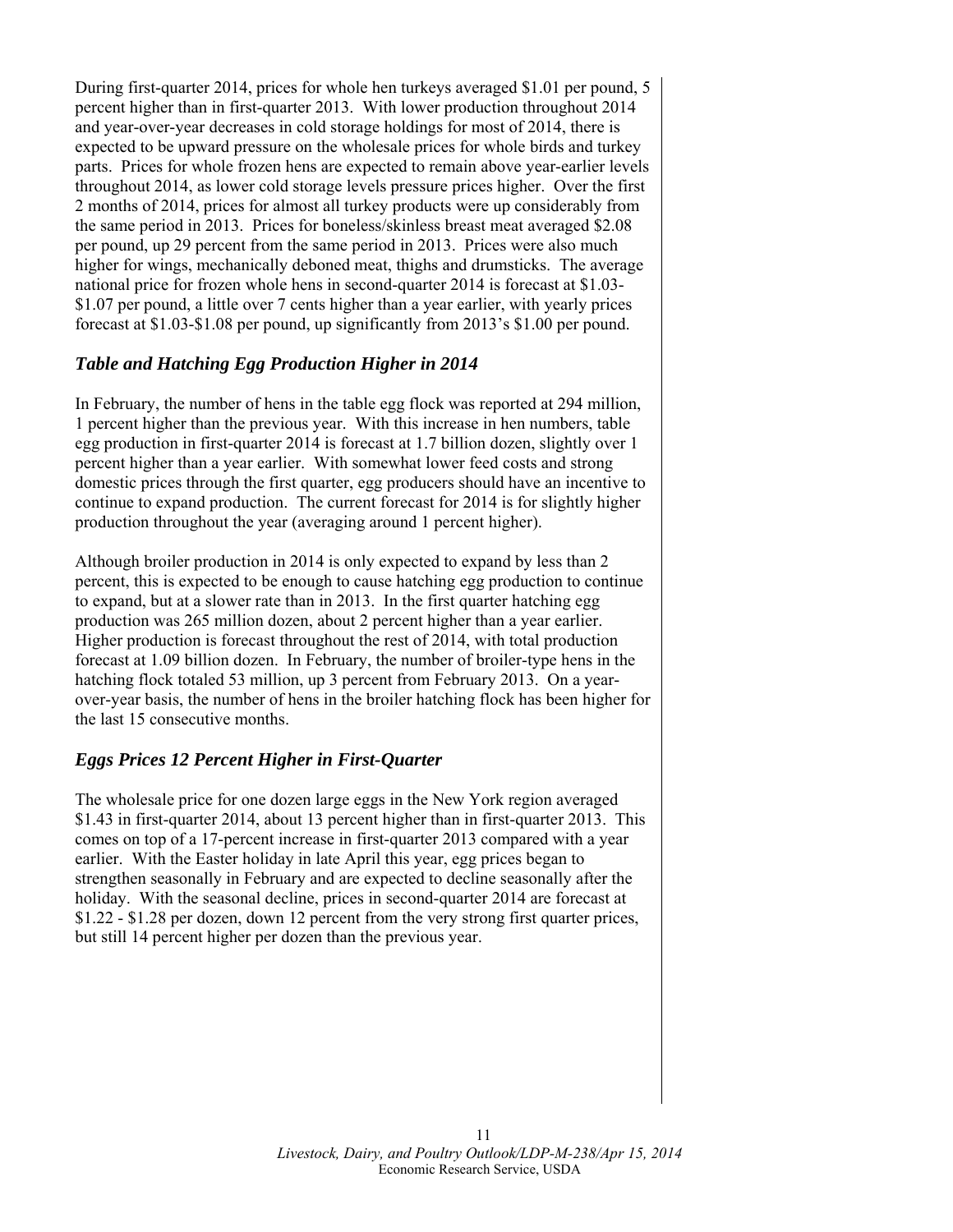# <span id="page-11-0"></span>**Poultry Trade**

## *U.S. Broiler Shipments Up in February*

Broiler shipments in February 2014 increased 1.7 percent from a year earlier, totaling 598.3 million pounds. Top export partners in February included Mexico, Angola, Cuba, Canada, and Georgia, with Mexico leading with 111.1 million pounds shipped in February. The second highest U.S. export market was Angola, with 45.9 million pounds shipped, followed by Cuba with 36.4 million pounds. Canada and Georgia finished fourth and fifth, with exports totaling 25.6 and 24.9 million pounds, respectively. Destinations with significant quantity increases in U.S. broiler shipments in February 2014 included Angola, Turkey, Georgia, and Mexico, each with an increase of more than 10 million pounds of broiler shipments over February 2013. The increase for Angola was 25.4 million pounds, 123.7 percent over last year. For Turkey it was 12.7 million pounds, a 193.8-percent increase over February of last year. Georgia increased by 69.9 percent to 24.9 million pounds, and Mexico increased by 10.1 percent with 10.2 million more pounds this February than in February 2013. There were significant drops in shipments, quantity-wise, to Russia, China, Ghana, Kazakhstan, and Lithuania (to which exports were over 10 million pounds less than in February last year). Russia declined the most, receiving 23.7 million pounds less than last year's February total, a drop of 51.9 percent. Broiler meat exports for 2013 totaled 7.364 billion pounds, with 1.873 billion pounds shipped for the fourth quarter. USDA forecasts 7.525 billion pounds of broiler exports for 2014.

## *Turkey Shipments Down in February*

Turkey shipments totaled 51.7 million pounds in February 2014, a decrease of 14.8 percent from a year ago. The United States shipped 30.5 million pounds of turkey meat to Mexico in February 2014, a decrease of 0.2 percent from a year earlier, amounting to over 59 percent of all shipments. China had a large drop in shipments, which declined by 68.2 percent over last year. Shipments to China dropped from 11.4 million pounds last year to 3.6 million pounds this February. South Korea also had a large drop in shipments. February 2014 shipments were only 112 thousand pounds compared with February 2013 shipments of 1.8 million pounds, a 93.9 percent decline. The U.S. exported 758 million pounds of turkey in 2013. The current forecast for 2014 exports is 710 million pounds, a 50 millionpound decrease since March's forecast.

#### *Egg and Egg Product Shipments Rose in February*

Egg and egg product shipments in February 2014 were up 31.5 percent from a year ago. On a shell egg basis, a total of 28.2 million dozen eggs were shipped. Mexico remains one of the largest destinations for U.S. egg and egg product exports, with 6.8 million dozen eggs shipped in February 2014, a 113.2-percent increase over February 2013. Mexico was exceeded in February by shipments to Canada of 7.0 million dozen eggs, an increase of 83.6 percent. Shipments to Japan had been uncharacteristically high for the last 3 months, but they returned closer to normal in February, totaling 3.3 million dozen, still a 57-percent increase over February of 2013. In the previous 3 months, however, shipments to Japan had ranged from 6.8 to 9.0 million dozen. Mexico has been trending downward after reaching 2013 highs of 18.5 million dozen eggs and 13.8 million dozen in May and August,

> 12 *Livestock, Dairy, and Poultry Outlook/LDP-M-238/Apr 15, 2014*  Economic Research Service, USDA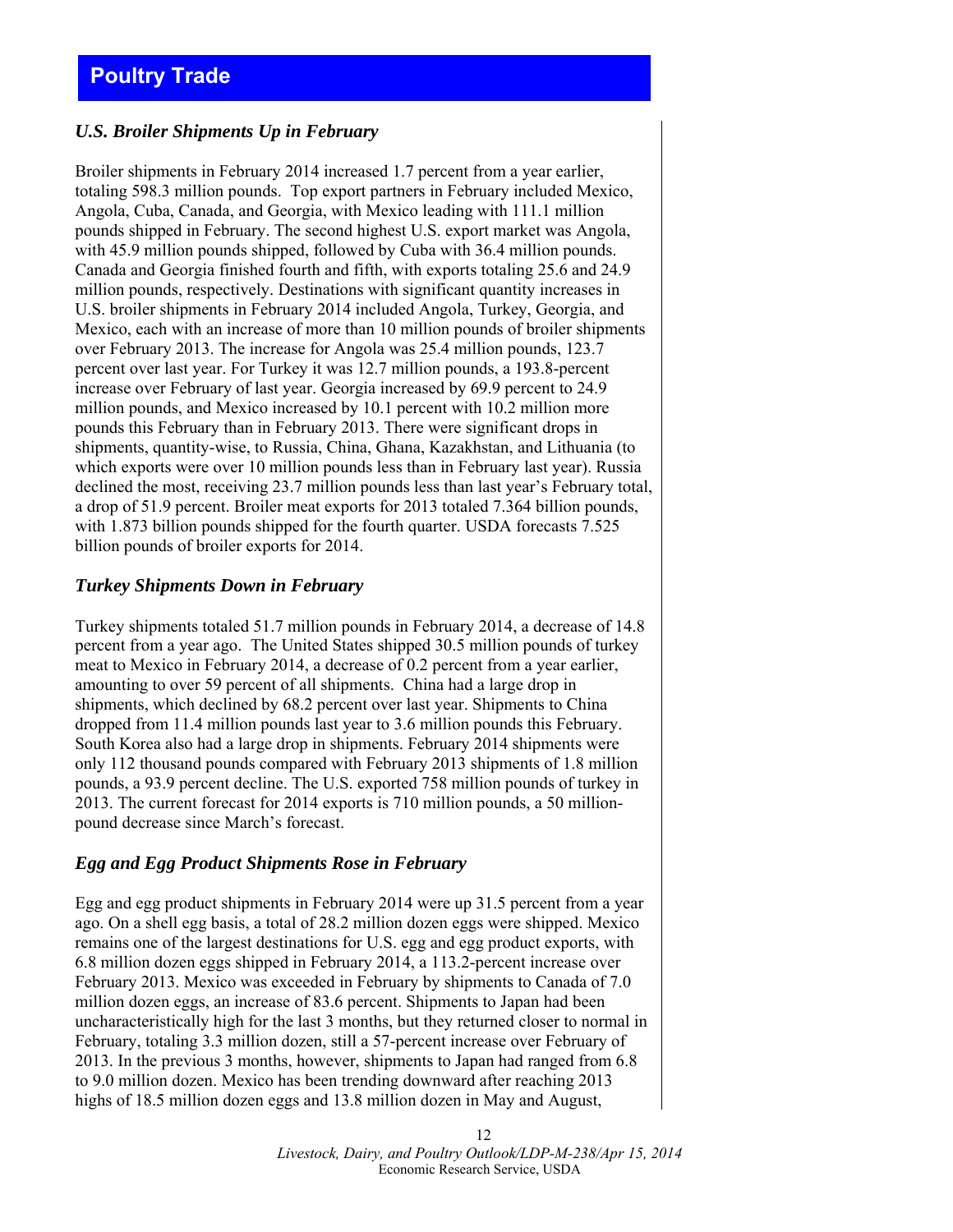respectively. However, Mexico is still slowly rebuilding its egg-laying flocks following the February 2012 Avian Influenza outbreak at layer farms in Jalisco and Aguascalientes. As a result of the outbreak, U.S. egg exports to Mexico have been significantly higher; in the 2 years preceding the outbreak, U.S. monthly egg exports to Mexico had not exceeded 2.3 million dozen. USDA estimates that on a shell egg basis, 371.6 million dozen eggs were exported to all destinations in 2013, with 107.7 million dozen shipped for the fourth quarter. The 2014 forecast is 312 million dozen, a 10 million dozen decrease since March's forecast.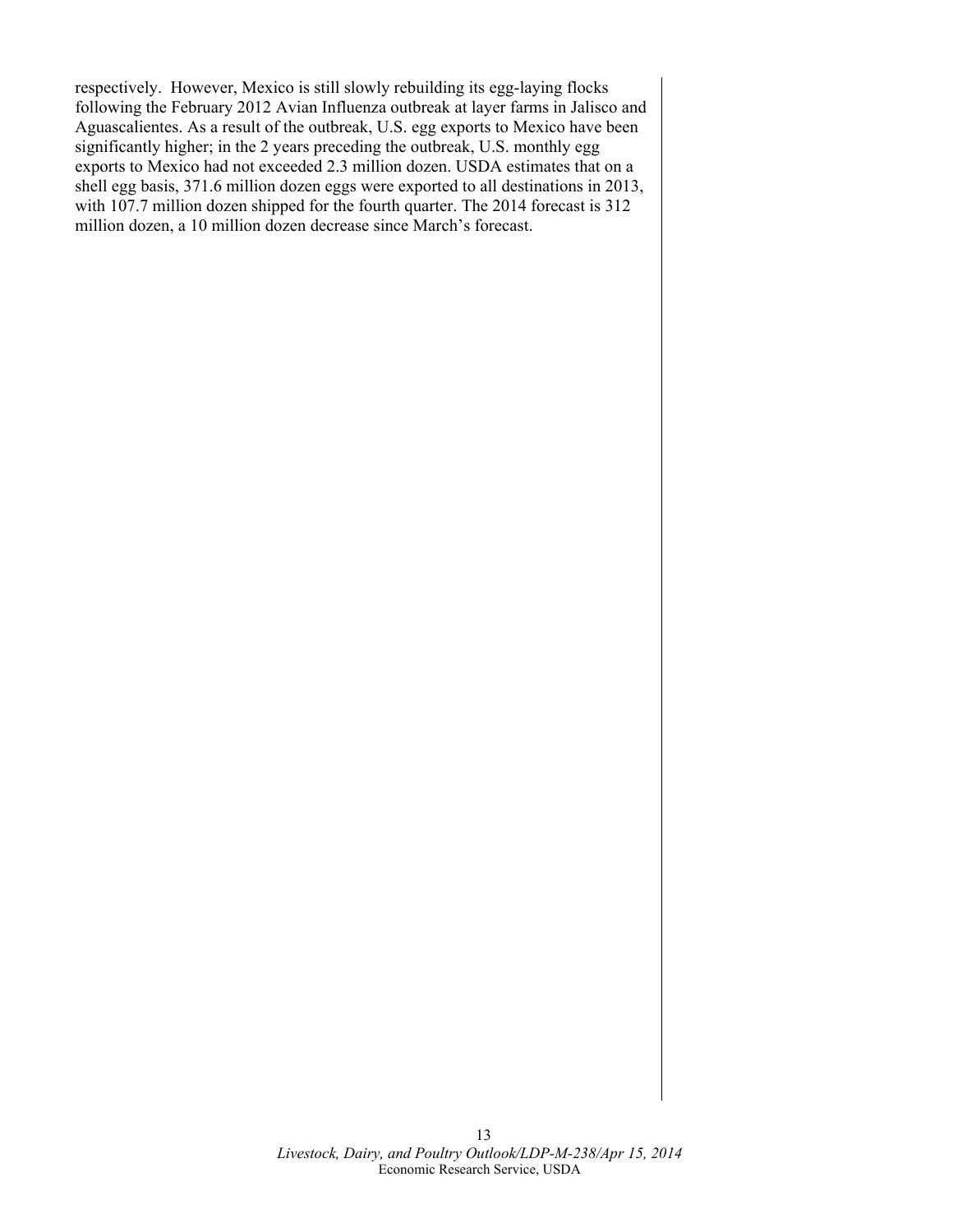## <span id="page-13-0"></span>*Lamb Prices for Second Quarter Expected To Remain Well Above 2013 Levels*

Sheep and lamb prices were at record levels in all segments of the industry in firstquarter 2014. This was buoyed by tight supplies and higher quality lambs available for market. First-quarter Choice slaughter lamb prices at San Angelo, Texas averaged \$166.69 per cwt. March prices weakened slightly and averaged \$154.85 per cwt, down \$13.53 from February. However, in the ensuing months, continued tight supplies are expected to keep prices well above the 2013 levels. Secondquarter Choice slaughter lamb prices at San Angelo, Texas are expected to range between \$158-\$162 dollars per cwt.

First-quarter 2014 commercial lamb and mutton production is expected to be 37 million pounds, about 3 percent below the same period last year. The typical seasonal spike in production to accommodate the Easter and Passover holidays began in late March due to the arrival of these holidays this year in mid- to- late April. Lamb and mutton production is often a good gauge of seasonal demand during this period. Commercial production in March is estimated at 12.8 million pounds. Second-quarter 2014 production is forecast at 39 million pounds, due largely to the increase in production the first 2 weeks of April in anticipation of increased holiday demands.

Production is expected to remain fairly constrained for much of 2014 due to the limited number of market lambs. Some markets have had slight increases in lamb deliveries during March and April. Feedlots in Colorado have seen an increase in the number of animals on feed. It appears some of these animals are moving from drought-stricken areas in California. This is the reverse of what happened during the first quarter of 2013, when a backlog of animals on feed caused producers to move some animals from feedlots back to pastures in California and other areas. The difference this year is that lambs are marketed at much lower weights. As a result, the increased number of animals is not likely to boost production significantly.

In February 2014, 11.6 million pounds of lamb and mutton was imported by the United States, down 14.7 percent from February 2013. Imports for March, the month preceding the Easter/Passover holidays, are expected to be strong as distributors prepare for increased purchases during this period. First-quarter 2014 imports are estimated at 45 million pounds, 8 percent below the same period last year.

Tight supplies appear to be weighing on exports. Lamb and mutton exports in February 2014 totaled 0.58 million pounds, a 23-percent decline from the same period in 2013. First-quarter 2014 exports are estimated at 2 million pounds, showing little change from the same period in 2013.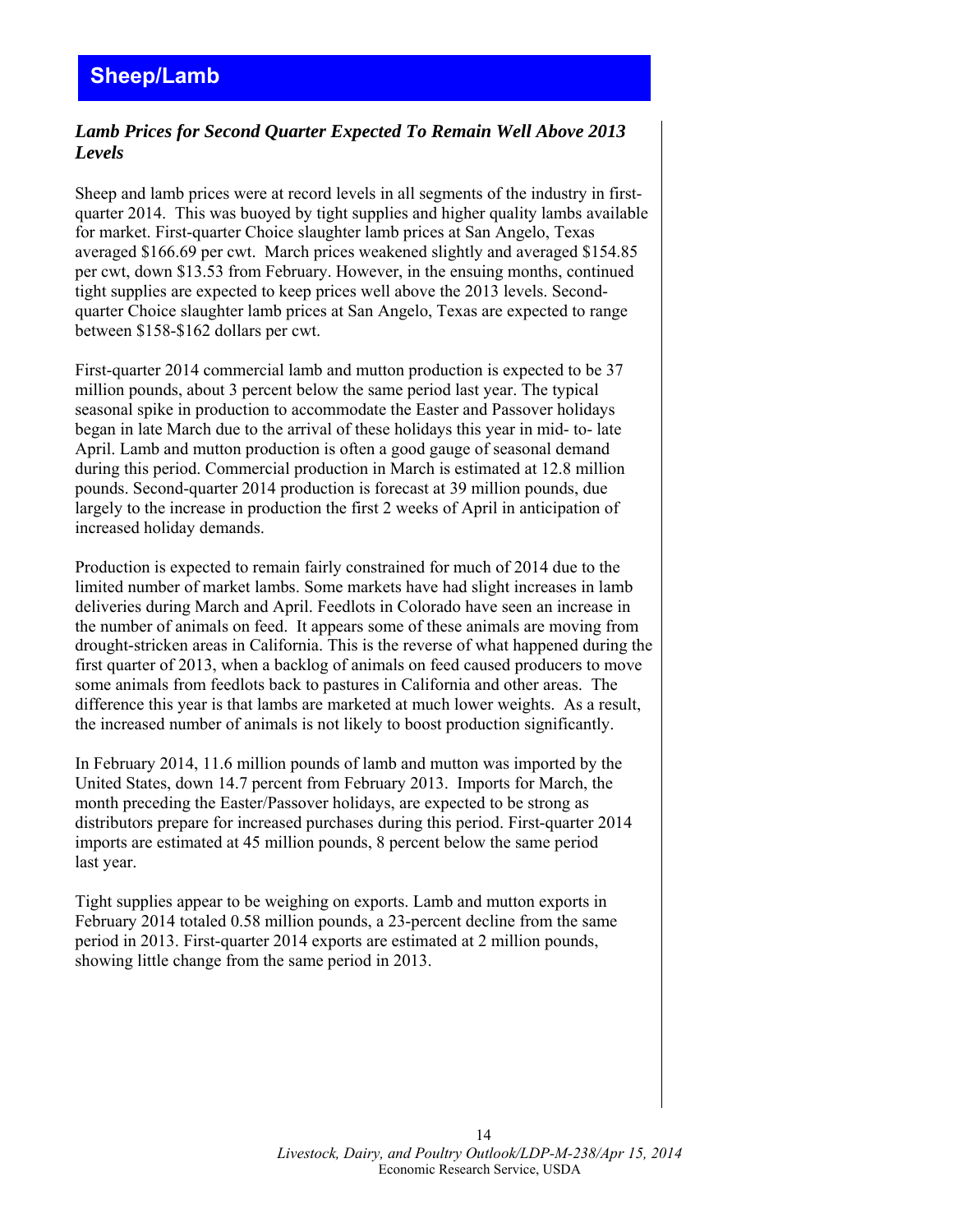## <span id="page-14-0"></span>*Milk Production Responds Slowly to High Milk Prices and Moderate Feed Costs*

Corn price forecasts for 2013/14 are increased to \$4.40-\$4.80 per bushel for April. A 125-million bushel increase in forecast exports tightens corn ending stocks, accounting for the price rise. Soybean meal price forecasts for April are raised to \$460-\$490 per ton. Feed price forecasts are changed only slightly from March and are still favorable for herd expansion. The March Milk Production report indicated a small year-over-year decline in February cow numbers, and first-quarter cow numbers are lowered from March's forecast. The report also indicated continued year-over-year declines in output per cow in upper Midwestern States. This reduction was countered by year-over-year increases in Western States. In light of improved producer returns, however, a herd expansion is expected later this year, and cow numbers are raised slightly from March for the second half of 2014. On balance, cow numbers for 2014 are unchanged from February's forecast at 9,255 thousand head. Milk production is increased from March projections to 206.1 billion pounds. The increased production is based on higher output per cow, which is forecast at 22,280 pounds, with the improvement coming in the second and third quarters of 2014. The yield improvement is predicated on higher forage quality relative to 2013 and improved producer returns that will encourage feeding higher quality rations.

Fats basis imports are unchanged from last month at 3.7 billion pounds. Imports on a skims-solids basis are lowered fractionally to 5.2 billion pounds from March based on lower year-to-date imports of milk protein concentrates and casein. Fats basis exports are raised this month to 12.7 billion pounds from March forecasts. Strong first-quarter export movement of cheese to Mexico, Japan, and South Korea, combined with strong butter demand from North Africa and the Middle East, is the basis of the forecast rise. Skims-solids basis exports were lowered slightly this month to 37.7 billion pounds. A downward trend in skim-milk powder exports offsets rises in cheese and whole milk powder exports. Later this year, U.S. exports will likely encounter stiffer foreign competition.

Commercial ending stocks for 2014 are reduced from last month to 10.9 billion pounds on a fats basis and to 11.7 billion pounds on a skims-solids basis. Strong domestic demand supplements export demand to tighten inventories and supports the product prices.

Price forecasts for cheese, butter and whey are raised from March forecasts. Price strength is a result of strong demand, both foreign and domestic. The cheese price is forecast at \$1.985-\$2.035 per pound. Butter is projected at \$1.760-\$1.840 per pound. Whey prices are increased this month to 61.5 to 64.5 cents per pound. Nonfat dry milk (NDM) prices are essentially unchanged from March forecasts at \$1.830-\$1.870, although the price range is narrowed as U.S. product encounters competition from other exporting countries.

Milk price forecasts are raised this month as well. The Class III price is increased to \$20.40-\$20.90 per cwt, and the Class IV price is boosted to \$21.05-\$21.65 per cwt. The all milk price is now forecast at \$22.55-\$23.05 per cwt.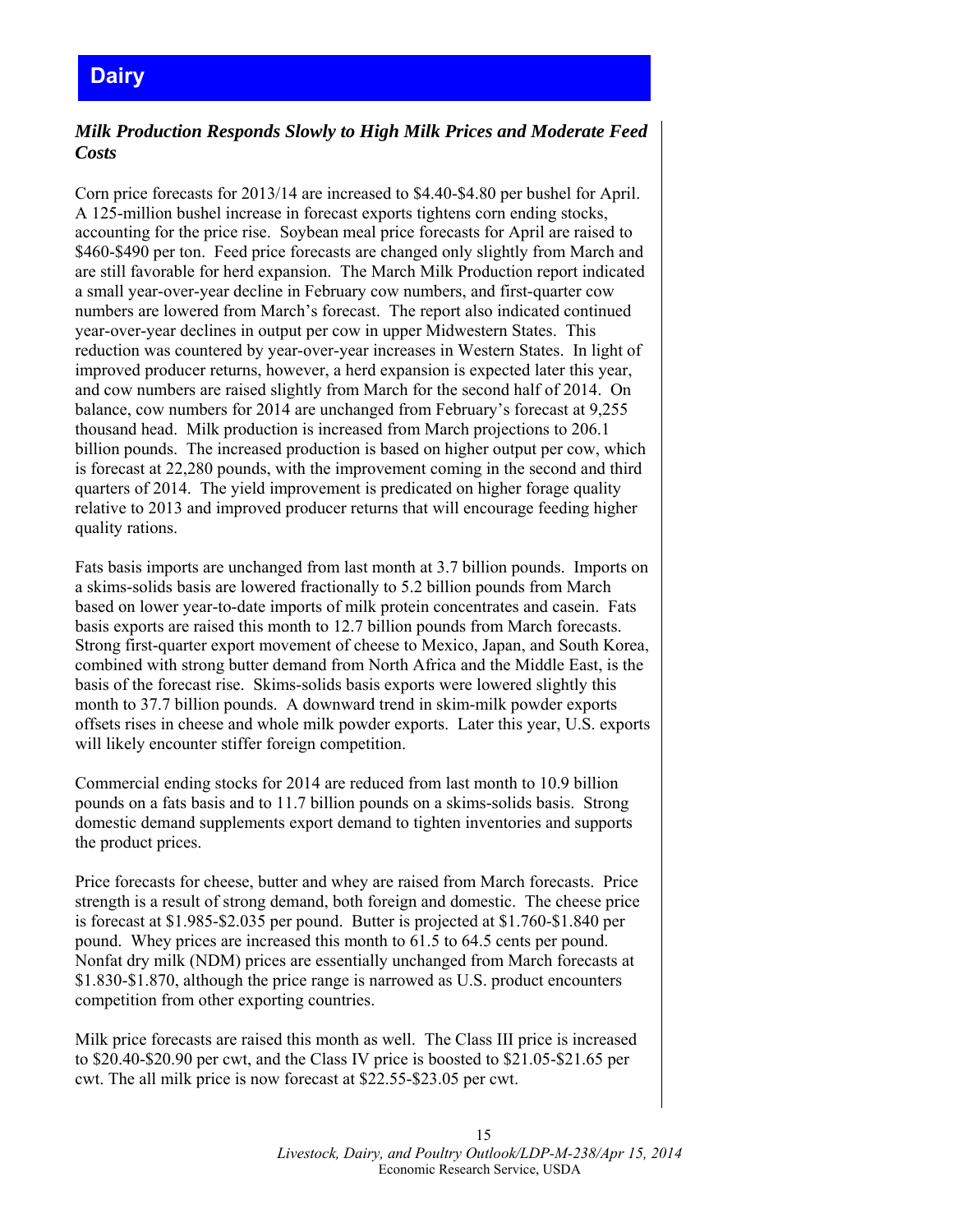#### <span id="page-15-0"></span>**Contact Information**

| Ken Mathews (coordinator,<br>cattle/beef and yeal) | $(202)$ 694-5183 | kmathews@ers.usda.gov                |
|----------------------------------------------------|------------------|--------------------------------------|
| Sahar Angadjivand,                                 | $(202)$ 694-5187 | sangadjivand@ers.usda.gov            |
| (cattle/beef and yeal)                             |                  |                                      |
| Lindsay Kuberka (cattle/beef trade)                | $(202)$ 694-5333 | lmkuberka@ers.usda.gov               |
| Alex Melton (poultry trade)                        | $(202)$ 694-5409 | $a$ wmelton $(a)$ ers.usda.gov       |
| Mildred M. Haley (hogs/pork)                       | $(202)$ 694-5176 | mhaley@ers.usda.gov                  |
| David J. Harvey (poultry, eggs)                    | $(202)$ 694-5177 | diharvey@ers.usda.gov                |
| David J. Harvey (Aquaculture)                      | $(202)$ 694-5177 | diharvey@ers.usda.gov                |
| Roger Hoskin (dairy)                               | $(202)$ 694-5148 | $r \text{hosh}(\omega)$ ers.usda.gov |
| Keithly Jones (sheep and goats)                    | $(202)$ 694-5172 | kjones@ers.usda.gov                  |
| Carolyn Liggon (web publishing)                    | $(202)$ 694-5056 | cvliggon@ers.usda.gov                |

#### **Subscription Information**

Subscribe to ERS e-mail notification service at

http://www.ers.usda.gov/subscribe-to-ers-e-newsletters.aspx to receive timely notification of newsletter availability. Printed copies can be purchased from the USDA Order Desk by calling 1-800-363-2068 (specify the issue number or series SUB-LDPM-4042)

## *Data Products*

Meat Price Spreads, http://www.ers.usda.gov/data-products/meat-price-spreads.aspx, provides monthly average price values, and the differences among those values, at the farm, wholesale, and retail stages of the production and marketing chain for selected cuts of beef, pork, and broilers. In addition, retail prices are provided for beef and pork cuts, turkey, whole chickens, eggs, and dairy products.

Livestock and Meat Trade Data, http://www.ers.usda.gov/data-products/livestock-meatdomestic-data.aspx, contains monthly and annual data for the past 1-2 years for imports and exports of live cattle and hogs, beef and veal, lamb and mutton, pork, broiler meat, turkey meat, and shell eggs. The tables report physical quantities, not dollar values or unit prices. Breakdowns by major trading countries are included.

#### *Related Websites*

Livestock, Dairy, and Poultry Outlook, http://www.ers.usda.gov/publications/ldpm-livestock,-dairy,-and-poultry-outlook.aspx Animal Production and Marketing Issues, http://www.ers.usda.gov/topics/animal-products/animal-production-marketing-issues.aspx Cattle, http://www.ers.usda.gov/topics/animal-products/cattle-beef.aspx Dairy, http://www.ers.usda.gov/topics/animal-products/dairy.aspx Hogs, http://www.ers.usda.gov/topics/animal-products/hogs-pork.aspx Poultry and Eggs, http://www.ers.usda.gov/topics/animal-products/poultry-eggs.aspx WASDE, http://usda.mannlib.cornell.edu/MannUsda/viewDocumentInfo.do?documentID=1194

The U.S. Department of Agriculture (USDA) prohibits discrimination in all its programs and activities on the basis of race, color, national origin, age, disability, and, where applicable, sex, marital status, familial status, parental status, religion, sexual orientation, genetic information, political beliefs, reprisal, or because all or a part of an individual's income is derived from any public assistance program. (Not all prohibited bases apply to all programs.) Persons with disabilities who require alternative means for communication of program information (Braille, large print, audiotape, etc.) should contact USDA's TARGET Center at (202) 720-2600 (voice and TDD). To file a complaint of discrimination write to USDA, Director, Office of Civil Rights, 1400 Independence Avenue, S.W., Washington, D.C. 20250-9410 or call (800) 795-3272 (voice) or (202) 720-6382 (TDD). USDA is an equal opportunity provider and employer.

#### **E**-**mail Notification**

Readers of ERS outlook reports have two ways they can receive an e-mail notice about release of reports and associated data.

• Receive timely notification (soon after the report is posted on the web) via USDA's Economics, Statistics and Market Information System (which is housed at Cornell University's Mann Library). Go to http://usda.mannlib.cornell.edu/ MannUsda/aboutEmailService.do and follow the instructions to receive e-mail notices about ERS, Agricultural Marketing Service, National Agricultural Statistics Service, and World Agricultural Outlook Board products.

• Receive weekly notification (on Friday afternoon) via the ERS website. Go to

http://www.ers.usda.gov/subscrib e-to-ers-e-newsletters.aspx and follow the instructions to receive notices about ERS outlook reports, Amber Waves magazine, and other reports and data products on specific topics. ERS also offers RSS (really simple syndication) feeds for all ERS products. Go to http://www.ers.usda.gov/rss/ to

get started.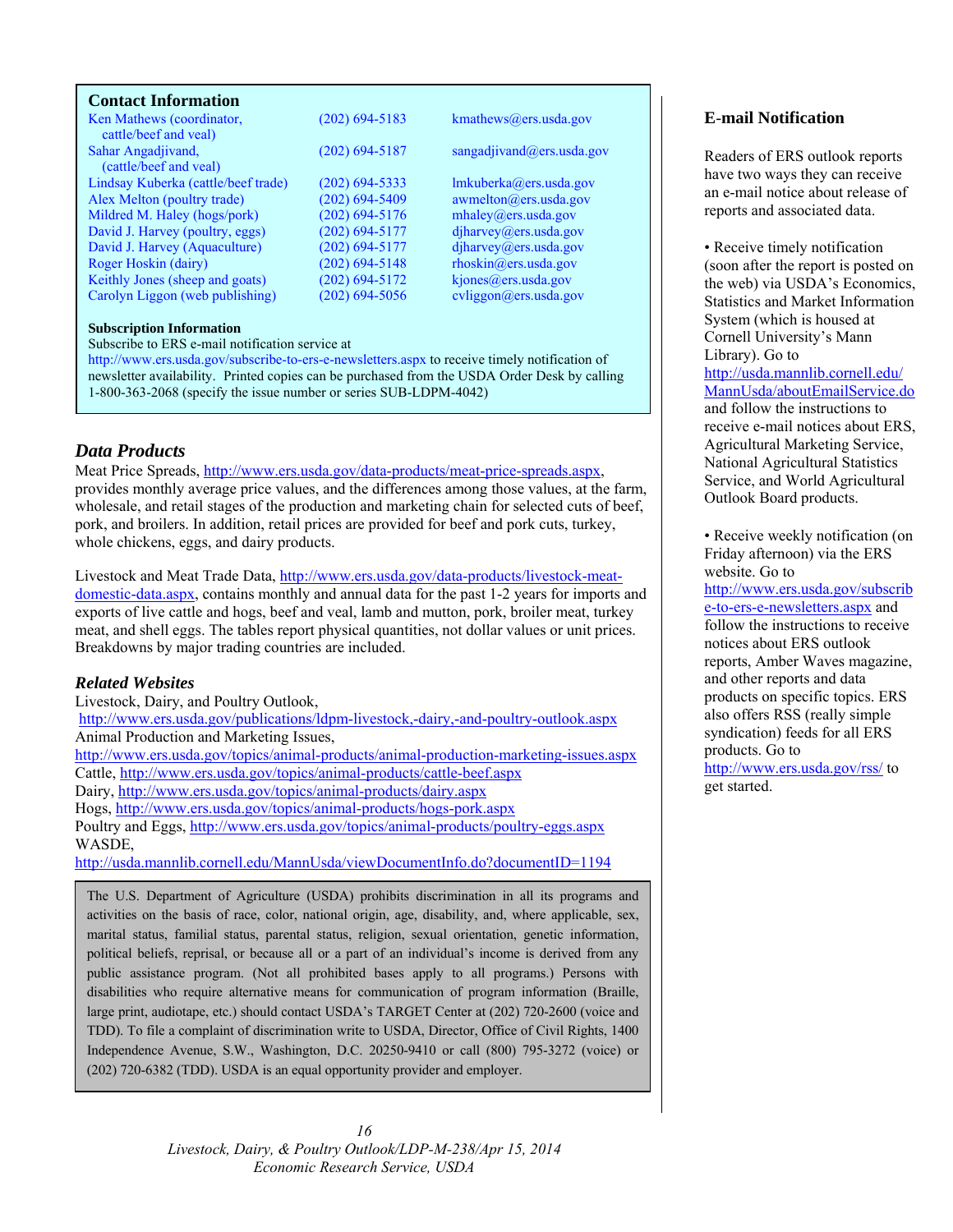<span id="page-16-0"></span>

|                                            | 2010   |             |        | 2011   |        |              |        | 2012   |        |        |              |        | 2013   |        |        |              |              | 2014   |        |        |        |              |                 |                 |         |
|--------------------------------------------|--------|-------------|--------|--------|--------|--------------|--------|--------|--------|--------|--------------|--------|--------|--------|--------|--------------|--------------|--------|--------|--------|--------|--------------|-----------------|-----------------|---------|
|                                            |        | $_{\rm II}$ | III    | IV     | Annual | $\mathbf{I}$ | П      | Ш      | IV     | Annual | $\mathbf{I}$ | Π      | Ш      | IV     | Annual | $\mathbf{I}$ | $\mathbf{H}$ | III    | IV     | Annual |        | $\mathbf{H}$ | Ш               | IV              | Annual  |
| Production, million lb                     |        |             |        |        |        |              |        |        |        |        |              |        |        |        |        |              |              |        |        |        |        |              |                 |                 |         |
| Beef                                       | 6.248  | 6.546       | 6.768  | 6.741  | 26,305 | 6,410        | 6,559  | 6,736  | 6,490  | 26,195 | 6,282        | 6,473  | 6,586  | 6.572  | 25,913 | 6,172        | 6,517        | 6.608  | 6,420  | 25,717 | 5,860  | 6.280        | 6,325           | 6.100           | 24,565  |
| Pork                                       | 5.607  | 5.302       | 5,401  | 6,126  | 22,437 | 5,719        | 5,370  | 5,484  | 6,186  | 22,758 | 5,858        | 5,519  | 5,631  | 6,244  | 23,253 | 5,777        | 5,519        | 5,624  | 6,278  | 23,198 | 5,785  | 5.370        | 5.520           | 6.085           | 22,760  |
| Lamb and mutton                            | 43     | 40          | 39     | 42     | 164    | 36           | 40     | 36     | 37     | 149    | 39           | 39     | 39     | 40     | 156    | 38           | 40           | 40     | 38     | 156    | 37     | 39           | 37              | 37              | 150     |
| <b>Broilers</b>                            | 8.733  | 9,198       | 9,496  | 9.483  | 36,910 | 9,290        | 9.509  | 9.542  | 8.861  | 37,202 | 9,089        | 9,381  | 9.372  | 9,198  | 37.039 | 9,144        | 9,466        | 9,683  | 9,537  | 37.830 | 9,275  | 9,725        | 9,825           | 9,675           | 38,500  |
| Turkeys                                    | 1.340  | 1.383       | 1,415  | 1,506  | 5,644  | 1.402        | 1,471  | 1,423  | 1,495  | 5,791  | 1,446        | 1,505  | 1.480  | 1,537  | 5.967  | 1,459        | 1,486        | 1.440  | 1,420  | 5,805  | 1,325  | 1,400        | 1,450           | 1.500           | 5.675   |
| Total red meat & poultry                   | 22.122 | 22,626      | 23,291 | 24,059 | 92,097 | 23.011       | 23,114 | 23.395 | 23,226 | 92,746 | 22,865       | 23,084 | 23.274 | 23.739 | 92.963 | 22,743       | 23,190       | 23,564 | 23,844 | 93.341 | 22.432 | 22.979       | 23.322          | 23.553          | 92,286  |
| Table eggs, mil. doz                       | 1.610  | 1,626       | 1.645  | 1.666  | 6.547  | 1.625        | 1.634  | 1.647  | 1.693  | 6.598  | 1.666        | 1,661  | 1.685  | 1,741  | 6,754  | 1.686        | 1,698        | 1,725  | 1,773  | 6.882  | 1.710  | 1,730        | 1.740           | 1.790           | 6.970   |
| Per capita disappearance, retail lb 2/     |        |             |        |        |        |              |        |        |        |        |              |        |        |        |        |              |              |        |        |        |        |              |                 |                 |         |
| Beef                                       | 14.6   | 15.1        | 15.3   | 14.6   | 59.6   | 14.1         | 14.5   | 14.7   | 14.0   | 57.3   | 14.0         | 14.7   | 14.5   | 14.2   | 57.4   | 13.7         | 14.5         | 14.3   | 13.9   | 56.4   | 13.0   | 13.7         | 13.9            | 13.2            | 53.8    |
| Pork                                       | 11.8   | 11.4        | 11.7   | 12.8   | 47.8   | 11.4         | 11.1   | 11.0   | 12.2   | 45.7   | 11.1         | 10.9   | 11.2   | 12.7   | 45.9   | 11.5         | 11.3         | 11.4   | 12.7   | 46.8   | 11.3   | 10.9         | 11.3            | 12.4            | 45.9    |
| Lamb and mutton                            | 0.2    | 0.2         | 0.2    | 0.2    | 0.9    | 0.2          | 0.2    | 0.2    | 0.2    | 0.8    | 0.2          | 0.2    | 0.2    | 0.2    | 0.8    | 0.3          | 0.2          | 0.2    | 0.2    | 0.9    | 0.2    | 0.2          | 0.2             | 0.2             | 0.9     |
| <b>Broilers</b>                            | 20.1   | 20.5        | 21.4   | 20.4   | 82.4   | 21.5         | 21.5   | 20.8   | 19.1   | 82.9   | 20.1         | 20.4   | 20.3   | 19.7   | 80.4   | 20.0         | 20.3         | 21.0   | 20.5   | 81.9   | 20.0   | 20.9         | 21.0            | 20.8            | 82.7    |
| Turkeys                                    | 3.6    | 3.6         | 4.1    | 5.2    | 16.4   | 3.5          | 3.5    | 4.0    | 5.0    | 16.1   | 3.5          | 3.6    | 4.1    | 4.9    | 16.0   | 3.7          | 3.6          | 4.0    | 4.8    | 16.0   | 3.4    | 3.4          | 4.0             | 4.8             | 15.6    |
| Total red meat & poultry                   | 50.7   | 51.2        | 53.3   | 53.7   | 208.9  | 51.2         | 51.3   | 51.0   | 51.0   | 204.6  | 49.3         | 50.3   | 50.7   | 52.0   | 202.3  | 49.5         | 50.3         | 51.3   | 52.4   | 203.6  | 48.3   | 49.5         | 50.9            | 51.8            | 200.6   |
| Eggs, number                               | 61.6   | 61.5        | 62.3   | 62.9   | 248.3  | 61.1         | 61.2   | 62.2   | 63.4   | 247.9  | 62.6         | 61.6   | 62.5   | 64.3   | 251.0  | 62.6         | 61.7         | 63.0   | 64.2   | 251.5  | 62.4   | 63.3         | 63.8            | 65.6            | 255.1   |
| <b>Market prices</b>                       |        |             |        |        |        |              |        |        |        |        |              |        |        |        |        |              |              |        |        |        |        |              |                 |                 |         |
| Choice steers, 5-area Direct, \$/cwt       | 89.44  | 96.33       | 95.47  | 100.28 | 95.38  | 110.07       | 112.79 | 114.05 | 121.99 | 114.73 | 125.29       | 120.91 | 119.69 | 125.54 | 122.86 | 125.52       | 124.95       | 122.3  | 130.77 | 125.89 | 146 34 | 146-152      | 141-151         | 142-154         | 144-151 |
| Feeder steers, Ok City, \$/cwt             | 98.73  | 112.65      | 112.29 | 113.55 | 109.31 | 127.20       | 131.09 | 134.74 | 141.93 | 133.74 | 152.81       | 150.05 | 139.31 | 143.40 | 146.39 | 141.36       | 133.10       | 152.08 | 161.69 | 147.06 | 167.49 | 167-173      | 162-172         | 168-180         | 166-173 |
| Cutter Cows, National L.E., \$/cwt         | 51.79  | 58.79       | 58.90  | 54.93  | 56.10  | 68.66        | 74.88  | 66.11  | 63.54  | 68.30  | 76.57        | 83.51  | 76.94  | 73.81  | 77.71  | 77.87        | 77.46        | 78.36  | 76.55  | 77.56  | 89.12  | 87-93        | 83-93           | 82-94           | 85-92   |
| Choice slaughter lambs, San Angelo, \$/cwt | 103.87 | 106.17      | 115.57 | 141.62 | 116.81 | 174.66       | 157.99 | 161.13 | 148.61 | 160.60 | 145.33       | 127.08 | 89.28  | 89.85  | 112.89 | 107.53       | 91.72        | 94.26  | 150.97 | 112.12 | 166.69 | 157-163      | 155-165         | 149-161         | 157-164 |
| Barrows & gilts, N. base, I.e. \$/cwt      | 50.41  | 59.60       | 60.13  | 50.11  | 55.06  | 59.94        | 68.80  | 71.06  | 64.66  | 66.11  | 61.68        | 61.79  | 61.43  | 58.63  | 60.88  | 59.03        | 65.46        | 70.59  | 61.11  | 64.05  | 68.69  | 78-82        | 73-79           | 67-73           | 72-75   |
| Broilers, 12 City, cents/lb                | 82.70  | 85.60       | 83.90  | 80.10  | 83.10  | 80.20        | 83.00  | 78.20  | 78.00  | 79.90  | 87.40        | 85.1   | 82     | 92.1   | 86.6   | 103.5        | 108.6        | 93.90  | 92.80  | 99.70  | 98.4   | 103-107      | 99-107          | 98-106          | 100-104 |
| Turkeys, Eastern, cents/lb                 | 75.60  | 84.40       | 97.90  | 103.70 | 90.40  | 90.20        | 99.90  | 106.40 | 111.60 | 102.00 | 100.70       | 106.9  | 108.5  | 106.   | 105.6  | 96           | 97.7         | 99.9   | 105.40 | 99.80  | 1007   | 103-107      | 103-111         | 106-114         | 103-108 |
| Eggs, New York, cents/doz.                 | 126.00 | 82.80       | 93.10  | 123.20 | 106.30 | 105.80       | 106.60 | 117.70 | 131.20 | 115.30 | 108.70       | 99.7   | 131.9  | 129.4  | 117.4  | 126.9        | 109.9        | 119.0  | 143.00 | 124.70 | 142.7  |              | 122-128 114-122 | 127-137 126-132 |         |
| U.S. trade, million lb                     |        |             |        |        |        |              |        |        |        |        |              |        |        |        |        |              |              |        |        |        |        |              |                 |                 |         |
| Beef & veal exports                        | 478    | 585         | 590    | 646    | 2,300  | 633          | 702    | 766    | 683    | 2,785  | 558          | 625    | 650    | 620    | 2,453  | 557          | 631          | 716    | 679    | 2,583  | 590    | 630          | 660             | 635             | 2,515   |
| Beef & veal imports                        | 573    | 691         | 598    | 436    | 2,298  | 461          | 593    | 548    | 454    | 2,057  | 582          | 669    | 516    | 453    | 2,220  | 590          | 628          | 516    | 516    | 2,250  | 565    | 630          | 595             | 535             | 2,325   |
| Lamb and mutton imports                    | 47     | 46          | 31     | 42     | 166    | 49           | 48     | 31     | 34     | 162    | 38           | 36     | 38     | 41     | 154    | 49           | 44           | 36     | 44     | 173    | 45     | 38           | 37              | 40              | 160     |
| Pork exports                               | 1.045  | 1.081       | 951    | 1,146  | 4,223  | 1,248        | 1,201  | 1,260  | 1,481  | 5.190  | 1,442        | 1,301  | 1,251  | 1,386  | 5.381  | 1,218        | 1,226        | 1,205  | 1.343  | 4.992  | 1,275  | 1,225        | 1,100           | 1,250           | 4,850   |
| Pork imports                               | 199    | 204         | 237    | 219    | 859    | 201          | 195    | 194    | 213    | 803    | 207          | 191    | 198    | 205    | 802    | 207          | 210          | 229    | 233    | 879    | 215    | 220          | 240             | 240             | 915     |
| Broiler exports                            | 1,468  | 1,699       | 1,642  | 1,954  | 6,762  | 1,526        | 1,588  | 1,976  | 1,878  | 6,968  | 1,734        | 1,790  | 1,864  | 1,886  | 7,274  | 1,759        | 1,876        | 1,856  | 1,873  | 7,364  | 1,825  | 1,850        | 1,975           | 1,875           | 7,525   |
| Turkey exports                             | 113    | 136         | 158    | 174    | 581    | 159          | 171    | 173    | 199    | 702    | 181          | 185    | 216    | 217    | 798    | 178          | 182          | 197    | 201    | 758    | 160    | 175          | 185             | 190             | 710     |
| Live swine imports (thousand head)         | 1.446  | 1.408       | 1.479  | 1.416  | 5.749  | 1.452        | 1.429  | 1.407  | 1.508  | 5.795  | 1.445        | 1.444  | 1.387  | 1.380  | 5.656  | 1.326        | 1.301        | 1.255  | 1.076  | 4.958  | 1.185  | 1.185        | 1.185           | 1.185           | 4.740   |
| 1/ Forecasts are in bold.                  |        |             |        |        |        |              |        |        |        |        |              |        |        |        |        |              |              |        |        |        |        |              |                 |                 |         |

2/ Per capita meat and egg disappearance data are calculated using the Resident Population Plus Armed Forces Overseas series from the Census Bureau of the Department of Commerce.

Source: World Agricultural Supply and Demand Estimates and Supporting Materials.

For further information, contact: Mildred M. Haley, (202) 694-5176, mhaley@ers.usda.gov

Updated 4/15/2014